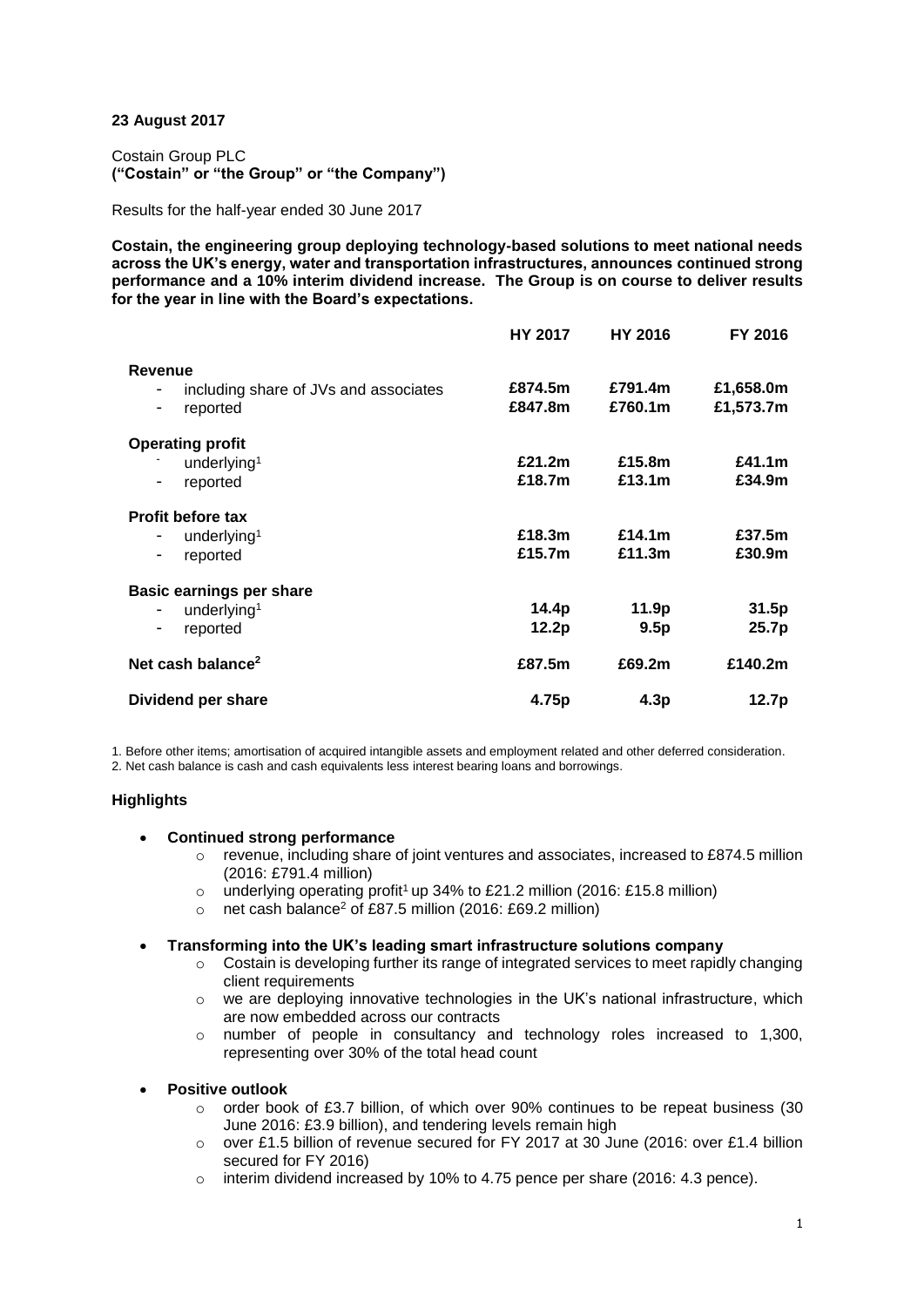**Andrew Wyllie CBE, chief executive, commented:** 

*"We delivered another strong performance in the first half of the year with 34% growth in underlying operating profit and a 10% interim dividend increase.*

*"We are transforming rapidly to differentiate Costain as the UK's leading smart infrastructure solutions company. We are delivering technology-based solutions demanded by our clients who are spending billions of pounds, underpinned by legislation and regulation, to meet ever more complex challenges to enhance the nation's infrastructure.*

*"Costain is on course to deliver results for the year in line with the Board's expectations."*

**Enquiries:**

## **Costain Tel: 01628 842 444**

Andrew Wyllie CBE, Chief Executive Tony Bickerstaff, Chief Financial Officer Catherine Warbrick, Investor Relations Director Sara Lipscombe, Group Communications Director

**Instinctif Partners Tel: 020 7457 2020** Mark Garraway

James Gray

There will be a presentation to analysts today at 09:30 at Instinctif Partners, 65 Gresham Street, EC2V 7NQ. To register your attendance please contact [christine.galloway@instinctif.com](mailto:christine.galloway@instinctif.com)

A short film showcasing Costain's activities and results is available at www.costain.com

### **Notes to editors (for further information please visit the company website: [www.costain.com\)](http://www.poseidonplc.com/)**

Costain helps to improve people's lives by deploying technology-based engineering solutions to meet urgent national needs across the UK's energy, water and transportation infrastructures. We have been shaping the world in which we live for the past 150 years.

The Group's 'Engineering Tomorrow' strategy involves focusing on blue chip clients in chosen sectors whose major spending plans are underpinned by strategic national needs, regulatory commitments or essential maintenance requirements.

Costain has over 4,000 people, who are committed to high performance and safe delivery, working on a number of high profile contracts in the UK incorporating a broad range of innovative services across the whole life-cycle of our clients' assets and does so through the delivery of integrated consultancy, asset optimisation, technology and complex delivery services.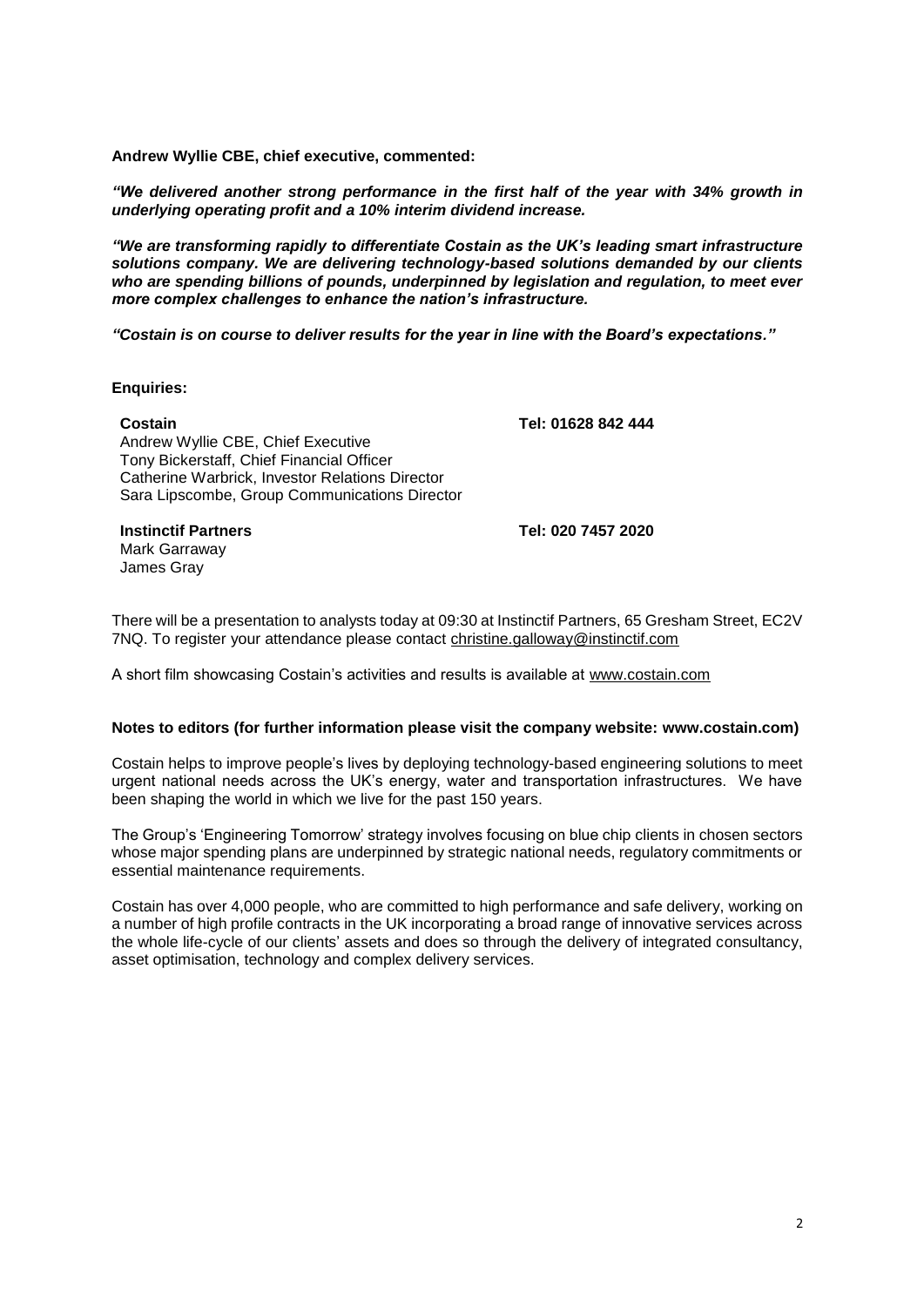# **CHIEF EXECUTIVE'S STATEMENT**

I am pleased to report that Costain has continued to deliver strong performance in the first half of the year.

We also saw further progress during the period in the ongoing transformation to differentiate the business as the UK's leading smart infrastructure solutions company.

These results evidence our focus on strategic relationships with blue chip clients who require Costain to deliver a broad range of integrated services on longer-term collaborative contracts. Over 90% of our contracts are on a 'target cost, cost reimbursable' basis which, for complex investment programmes, provide clients with maximum flexibility and significantly lowers our risk profile.

Our performance reflects the rigorous implementation of the Costain Way business management system that sets out our policies and procedures which are applied consistently across the Group. This also governs our robust approach to assessing opportunities and operational performance.

## **Strategic update**

We have delivered our strong results through the focused implementation of our unique and continually evolving '*Engineering Tomorrow'* strategy, which is successfully positioning the business in a dynamic and rapidly changing market environment.

Our purpose at Costain is to improve people's lives by delivering solutions for our clients across the UK's energy, water and transportation infrastructures. Those clients, who are spending billions of pounds, underpinned by legislation, regulation or essential capital spend, are having to meet ever more complex challenges as they increase capacity, improve customer service and ensure security of supply to their customers.

Those challenges are being met through the development of long-term strategic supply chain relationships and the deployment of innovative technologies which are embedded across our entire contract portfolio.

These dynamic market trends are having a profound impact on the competitive environment and are driving supply-side consolidation. To keep Costain at the forefront of innovation it is essential that we continue to transform and accelerate the growth of the business by investing in our skills, services and capabilities both organically and by targeted acquisition.

We have increased the number of people in the business working across consultancy and technology roles to 1,300, representing over 30% of the total head count.

Our investment in people and technology has recently delivered a number of exciting innovations that are currently being deployed, including:

- combining data collation, via drone technology, and data analytics to monitor and enhance asset performance
- deploying sophisticated image processing systems and software to identify and monitor vehicles containing hazardous materials before entering tunnels
- using CCTV cameras and sensors to provide data for algorithm–based analysis and forecasting, ensuring timely interventions to maintain traffic flows
- working on joint proof of concept, using sensors and robotics, to optimise operation of remote pumping stations, reducing costs and asset fatigue

Having successfully integrated our two most recent acquisitions, Rhead Group and Simulation Systems Limited (SSL), we are realising the benefit of our enhanced programme management and technology capability. All activities in the Group trade under the same Costain brand as part of our 'One Costain' philosophy and focused business-to-business client relationship model. We continue to review a pipeline of potential bolt-on acquisitions which would develop further our range of services.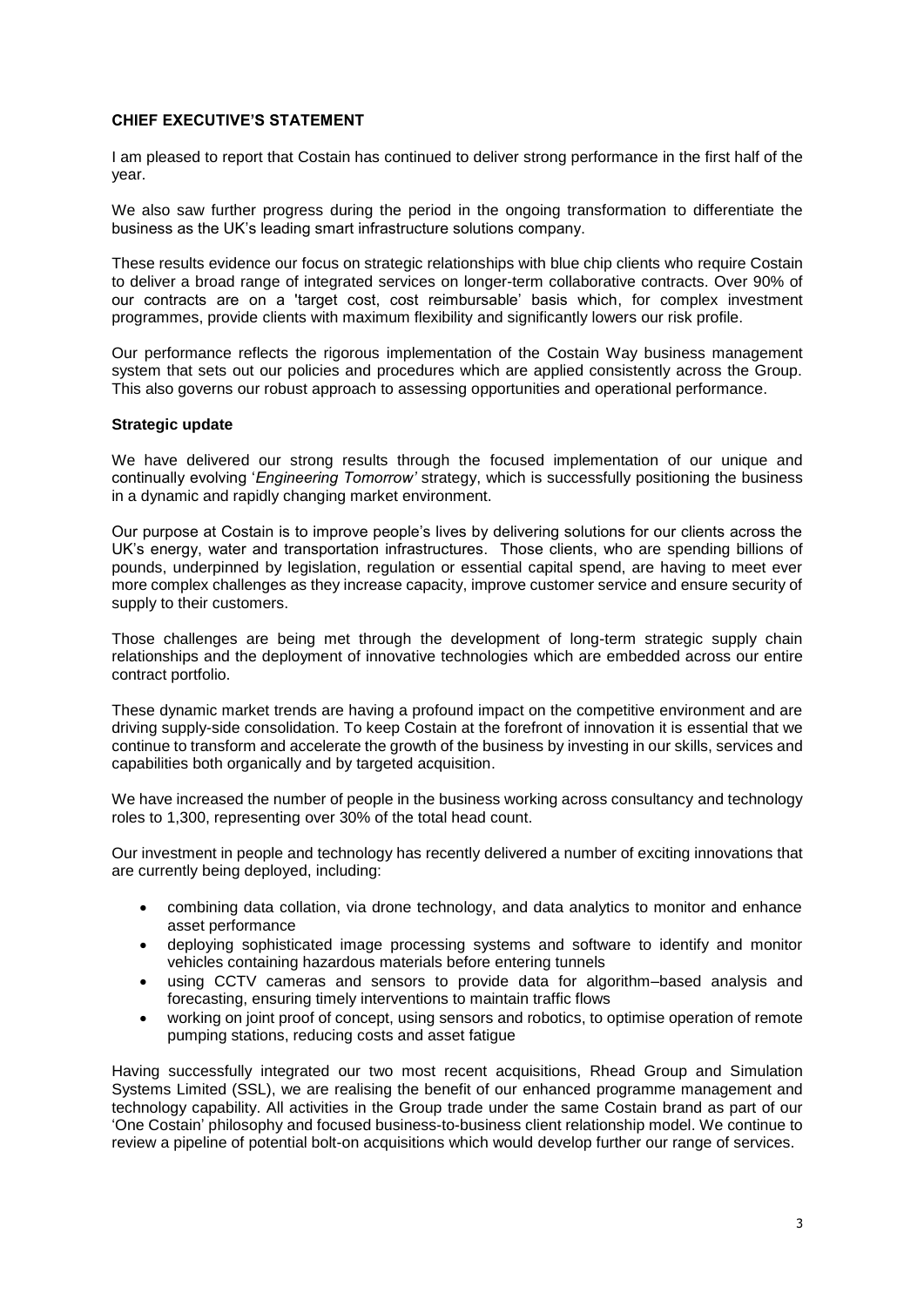## **Trading and financial performance**

Revenue, including the Group's share of joint ventures and associates, increased by 11% to £874.5 million in the first half of the year (2016: £791.4 million) and Group underlying operating profit increased by 34% to £21.2 million (2016: £15.8 million).

The increase in the Group's operating profit reflects the continued strong performance in the Infrastructure division and a significant improvement in the Natural Resources division, where there has been no additional impact from the legacy waste PFI contract compared to last year.

Net finance expense amounted to £3.1 million (2016: £1.9 million), with the increase due to the funding cost of the Group's investments and cost of the enhanced banking facilities.

Underlying profit before tax, which represents profit before acquired intangibles, amortisation and deferred consideration, increased by 30% to £18.3 million (2016: £14.1 million).

The Group's effective rate of tax was 18.3% (2016: 14.2%), which benefits from R&D tax relief, and is now at a normalised level.

Underlying basic earnings per share were 14.4 pence (2016: 11.9 pence). Statutory reported basic earnings per share were 12.2 pence (2016: 9.5 pence).

### *Order book*

Costain's strong market position, reputation for innovation and wide range of integrated services enabled us to secure over £600 million of new contract awards and extensions to existing contracts during the first half of the year.

As a consequence, the Group's high quality order book at 30 June 2017 stood at £3.7 billion (2016: £3.9 billion), continuing to provide good visibility for the Group's future performance.

The strategic nature of Costain's long-term client relationships has once again ensured that over 90% of the order book comprises repeat business.

As at 30 June 2017, the Group had secured over £1.5 billion of revenue for 2017 (30 June 2016: over £1.4 billion secured for 2016).

The order book at 30 June also provides good long-term visibility with over £0.9 billion of revenue secured for 2018 (June 2016: over £1 billion secured for 2017), and over £2.2 billion secured for 2019 and beyond.

In addition, the Group has a preferred bidder position of over £400 million (2016: over £400 million).

Post the period end, as announced on 1 August 2017, we were appointed by High Speed Two (HS2) Limited on two further contracts, S1 and S2, with a total value of £1.8 billion to our joint venture, and worth £600 million to Costain.

Also post period end, Costain has reached mutual agreement with the client to cease its involvement on the marine works contract at Hinkley Point C as we were unable to agree final terms and conditions for the overall completion of the works. The contract was in the order book at £350 million on 30 June 2017.

## *Cash position*

The Group has a robust net cash position, which as at 30 June 2017 was £87.5 million (2016: £69.2 million).

The increase in the net cash position compared with the equivalent point last year reflects good cash flow from operations; less acquisition investment in the second half of 2016, dividend payments and associated pension deficit contributions. As expected, the net cash position has reduced from the high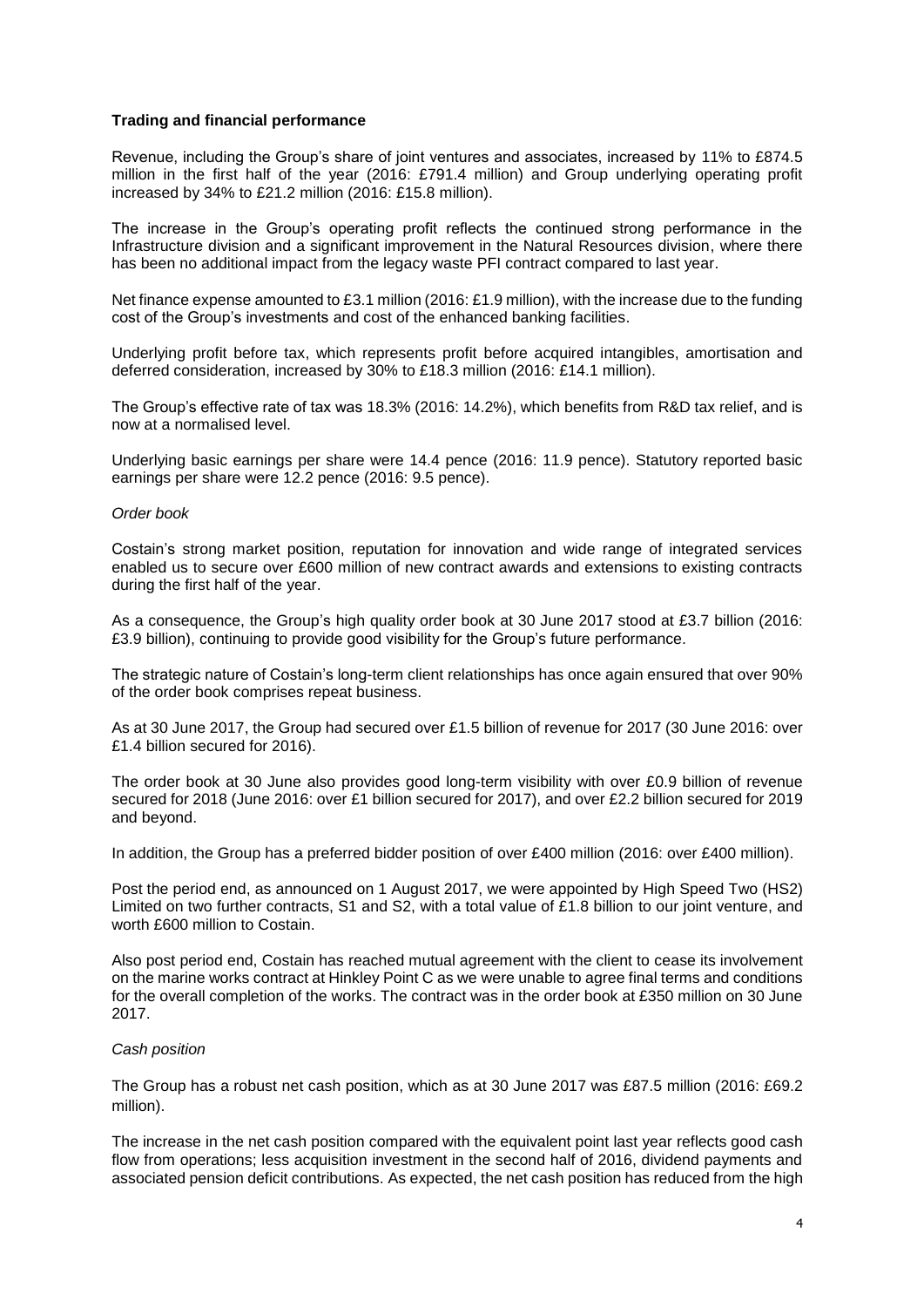level reported at the end of 2016, following the reversal of the positive timing of receipts at the year end.

The average month-end net cash was £97.3 million for the period (2016: £79.4 million) with the expected average month-end net cash balance for the full year expected to be similar to the prior year.

In addition to its net cash balance, the Group has flexible financing in place to support its future growth with total banking facilities of £155 million, which mature in June 2021, and £400 million of bonding facilities.

### *Dividend*

The Group has a progressive dividend policy, targeting an ongoing dividend cover of around two times underlying earnings, and the Board has declared an increased interim dividend of 4.75 pence per share (2016: 4.3 pence per share).

The dividend will be paid on 20 October 2017 to shareholders on the register as at the close of business on 15 September 2017.

### *Pension scheme*

As at 30 June 2017, the deficit on the Group's legacy Costain Pension Scheme in accordance with IAS 19 was £43.5 million (June 2016: £57.4 million). The deficit has reduced significantly from the IAS 19 position reported at the end of 2016 due to returns on assets greater than assumed, a fall in liabilities arising from favourable experience over the period since the last triennial actuarial valuation and company contributions.

As previously reported, the Company has in place an agreed deficit recovery plan with the pension scheme trustees following the completion of the triennial actuarial review carried out as at 31 March 2016. Cash contributions are £9.6 million per annum (increasing annually with inflation) until the deficit is cleared, which would be 2031 on the basis of the assumptions made in the recovery plan. In addition, the Group will continue to make an additional contribution so that the total deficit contributions match the value of the total dividends distributed by the Company each year.

## **Operational review**

Under our 'One Costain' operating model the Group has two core operating and reporting divisions: Infrastructure and Natural Resources.

## *Infrastructure*

The division, which operates in the highways, rail and nuclear markets, delivered another good performance in the first half of the year with revenue (including share of joint ventures and associations) increased to £694.1 million (2016: £613.2 million) and operating profit (before other items) of £24.8 million (2016: £27.4 million). The margin achieved reflects the timing of returns across a range of contracts, together with the high level of bid costs in the period. As previously advised, we continue to target an underlying blended operating margin of 4%- 5%.

The level of tendering activity has been high and the forward order book for the division on 30 June was £2.8 billion (2016: £2.9 billion). Post the period end, as announced on 1 August 2017, we were appointed by HS2 Limited on two further contracts, S1 and S2, with a total value of £1.8 billion to our joint venture, and worth £600 million to Costain.

## *Highways*

Significant progress has been achieved on programmes of work which will increase capacity, reduce delays and enhance safety across the UK's strategic road network.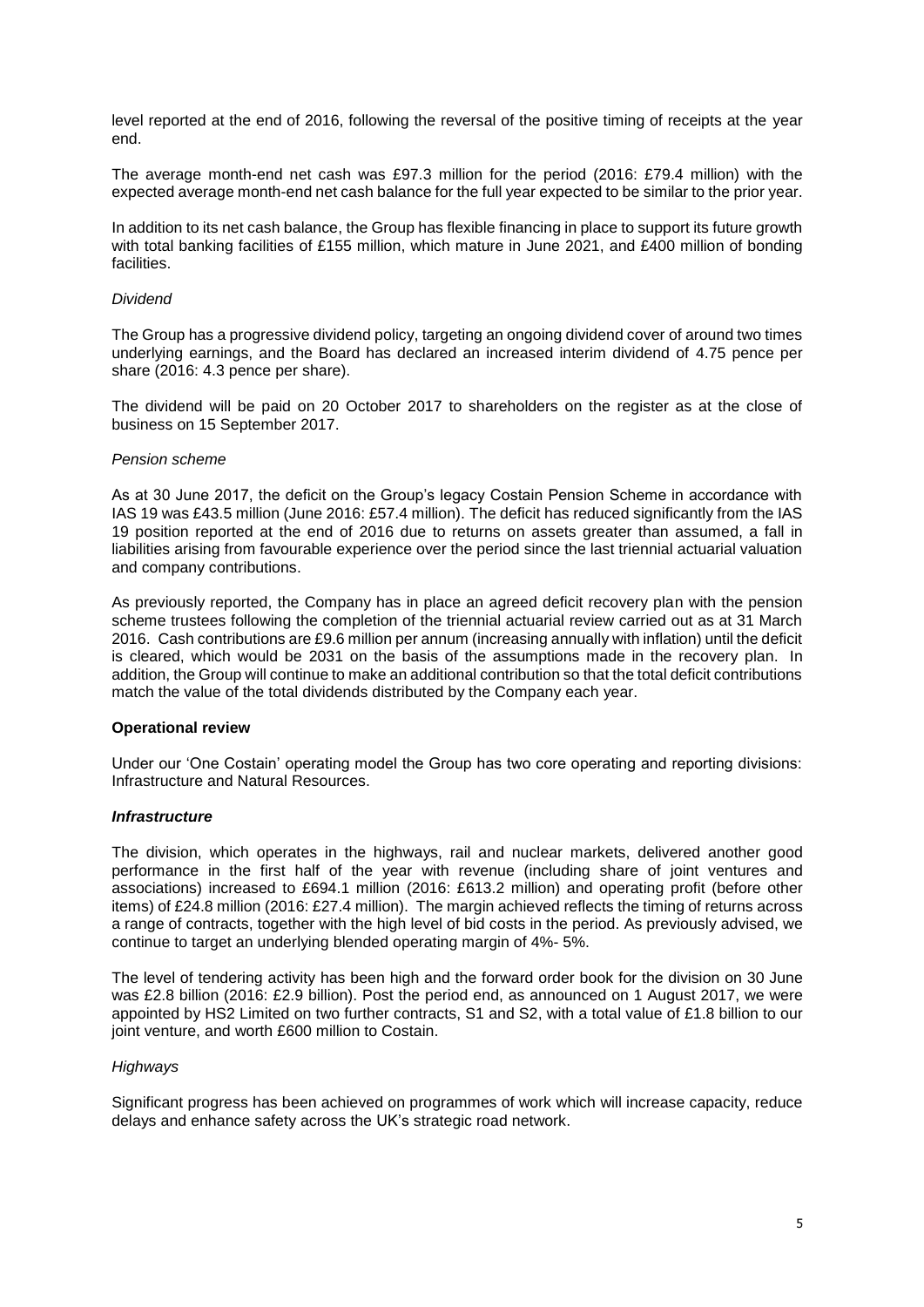As a leading integrated services provider to Highways England, we undertake a wide portfolio of activities. We saw the completion of a number of capital projects including the A556 Knutsford to Bowden Link, the A5-M1 Link and the A160/A180 Port of Immingham.

Technology is increasingly being used to enhance network capacity and we have made good progress on smart motorway schemes for Highways England, notably along stretches of the M1 where we are active across a number of projects at different stages of progress.

We successfully mobilised the Area 14 Maintenance and Response Contract, which supplements our existing long-term programmes to provide 24/7 operational capability in Areas 4 and 12 for Highways England.

Our first local authority integrated services contract for East Sussex County Council, where they consolidated a number of individual services into a single, larger contract, is performing well. We are working closely with our client to develop a range of technology solutions that drive efficiency and service levels for the travelling public. We have also completed the Heysham to M6 Link Road for Lancashire County Council.

The acquisition of SSL in July 2016 enhanced our technology capability across the Group, positioning us well for the revolution that is taking place in the deployment of technology in smart infrastructure. A number of awards have been made under the TMT2 framework for Highways England and the refurbishment of the critical M4 Brynglas Tunnels for the Welsh Government continues as anticipated.

Also for the Welsh Government, we are continuing to progress with the technically-complex A465 Heads of the Valleys road upgrade where we are working with the client to resolve the impact from additional scope on the cost and programme. For the same client, we continue to make good progress on the All-Wales technology framework and the early contractor involvement phase of the M4 Newport corridor contract.

Reflecting our ability to provide the range of integrated services demanded by clients, we have been appointed by Transport for London on a long-term framework to provide advisory services, which includes the early study on the upgrade to the A40 Westway.

## *Rail*

Costain also has a number of leading long-term, strategic client relationships in the rail sector, as Network Rail and others urgently modernise ageing infrastructure and deliver new assets to ensure that the rail network has future-proofed capacity, is reliable and delivers enhanced levels of service.

The London Bridge station redevelopment for Network Rail is now two thirds complete and on target to open the remainder of the new concourse to passengers early next year. This successful and technically complex programme is being delivered while keeping the station operational for the nearly one million passengers per week that use one of London's busiest transport hubs.

Our Kent multi-functional framework now includes a project at Charing Cross station to renew six platforms while minimising disruption to the operational station.

Capacity constraints on the national rail network are being alleviated by our rail electrification joint venture, ABC Electrification Limited, which is delivering significant sections of the National Electrification Programme in the Midlands and Scotland.

Crossrail, Europe's largest infrastructure programme, will improve journey times across London and will ease congestion while offering significantly enhanced connectivity. We are one of the leading suppliers on Crossrail with a variety of contracts including the system-wide contract to provide the track and power systems on the central section of the programme, and delivery of the new stations at Paddington and Bond Street.

As part of our long-standing relationship with London Underground, the Bond Street station upgrade will open to the public by the end of the year and the Bakerloo Line link at Paddington will complete in the same timeframe.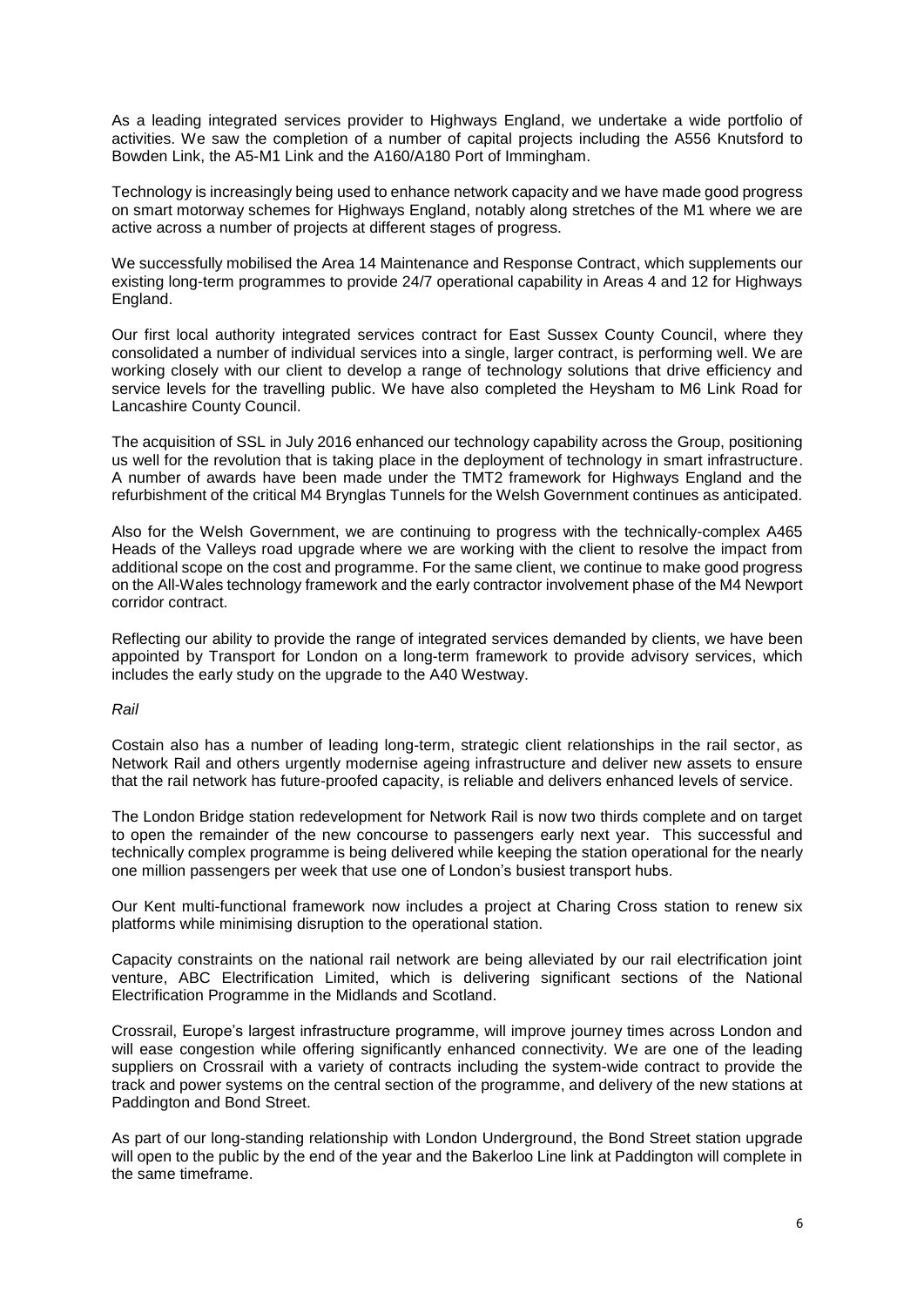HS2 will significantly enhance capacity and reduce journey times. Our southern section enabling works contract awarded last year is now mobilised and delivering a variety of early activities in preparation for the main works contracts. We have also won two main work civil construction packages (S1 and S2) since the period end.

We are also delivering a number of consultancy commissions for rail clients including supporting Network Rail's digital railway initiative in the south east and London Underground's step free access programme.

### *Nuclear*

Costain continues to play an important role in nuclear new-build and decommissioning, ensuring security of supply of new nuclear power, a vital component of the UK's commitment to reducing carbon gas emissions.

As part of the upgrade programme of the country's existing nuclear power station fleet, Costain successfully secured and has mobilised a framework to deliver project controls services for investment delivery at all EDF nuclear stations in the UK.

Costain continues to undertake a number of enabling works contracts at Hinkley Point C. However, the Group will cease its involvement in the marine works contract at Hinkley Point C following completion of a further circa £20 million of existing obligations, anticipated to be concluded by the end of December 2017. Since Costain announced its initial appointment in October 2013, there was a significant delay in the approval for Hinkley Point C. While Costain has worked closely with EDF through the £40 million of early contractor involvement phase to date, it was not possible to reach agreement on the final terms and conditions for the overall completion of the works.

Costain remains involved in the planned UK new nuclear power plants and has started to develop opportunities in the Small Modular Reactors market.

At Sellafield the Evaporator D contract is near completion and we have fully mobilised our team in support of the Decommissioning Delivery Partnership Framework.

We have recently been awarded a major construction and programme management contract for AWE in the development of one of its nuclear facilities.

## *Natural Resources*

The Natural Resources division, which operates in the water, power and oil & gas markets, made significant progress during the period. Revenue (including share of joint ventures and associations) was £177.7 million (2016: £175.7 million) with a small profit from operations (before other items) of £0.2 million (2016: £8.4 million loss).

The significant improvement in the performance reflects expected growth in water sector activities and no additional impact from the legacy waste PFI contract as compared to last year. This was offset by lower contributions from the Oil & Gas operations, where we have retained skills and capabilities in anticipation of an expected improvement in market conditions, and the timing of returns across a range of contracts. The medium-term blended underlying target margin remains at 4%-5% for the division.

The division had a forward order book at 30 June of £0.9 billion (2016: £1.0 billion).

### *Water*

Costain is at the forefront of improving and maintaining water quality standards, supply resilience and meeting anticipated demographic shifts.

Our joint venture for the east section of the Thames Tideway project is progressing well. This major project will form an integral part of the modernisation of London's Victorian sewerage system and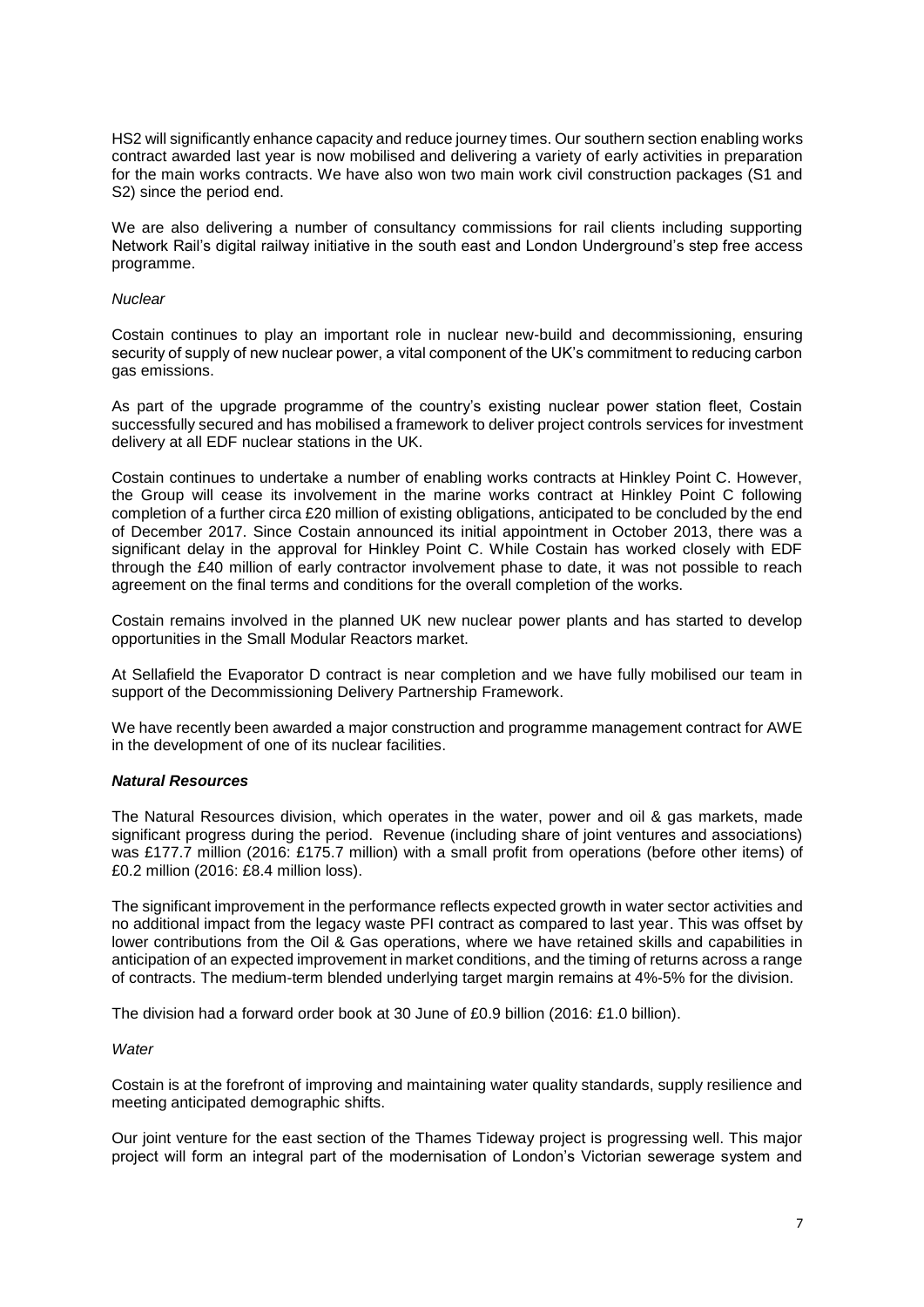significantly improve water quality in the River Thames, providing capacity to cope with the demands of the city well in to the 22<sup>nd</sup> century.

In Glasgow, Costain is improving water quality and resilience of supply through the delivery of the Shieldhall Tunnel for Scottish Water, reducing flooding issues in the city's wastewater network. Tunnelling is nearing completion and we are working with the client to manage some programme, scope and cost changes on the contract.

The Group is now in the third year of the AMP6 five-year programmes for Thames Water, Severn Trent and Southern Water. These programmes are performing well and are using our full range of integrated capabilities to deliver improved customer service, innovative solutions and significant total expenditure efficiency savings.

Bid activity for AMP7 has commenced with a number of clients seeking contracts with early engagement to develop business plans ahead of the five-year programme period commencing in 2020.

## *Power*

We are designing and managing the delivery of National Grid's largest current capital project to upgrade the Peterborough and Huntingdon compressor stations to comply with the Industrial Emissions Directive and Pollution Prevention and Control regulations. The project will increase system resilience and reduce overall risk on the National Transmission System by replacing ageing assets.

We continue to provide programme management for the replacement of the Humber Estuary Crossing for National Grid. The River Humber pipeline is a strategically important asset, connecting the gas import facility at Easington on the Yorkshire coast and which provides 70–100 million cubic metres of natural gas per day to the national network.

# *Oil & Gas*

In the period we secured new contracts for our gas process technology service offering and a number of strategic development consultancy services. The market remains subdued but there was a noticeable increase in new business opportunities as clients restructure their operations and investment projects to accommodate prevailing market conditions.

Work progressed well on both the Hydrochloric Acid Dosing Plant and Condensate Mercury Removal System for Total's Edradour-Glenlivet facility and the Stella field development programme for Ithaca. We also provided ongoing support services to Total and Phillips 66 at their Immingham refineries.

## *Manchester Waste*

Further to our announcement on 2 May 2017, discussions are ongoing with the various parties in respect of the Manchester Waste PFI contract and progress is being made. Further announcements will be made as appropriate.

## *Alcaidesa*

Alcaidesa is a non-core activity in Spain in which Costain owns operating assets of two golf courses with an associated parcel of land, and a 624-berth marina concession adjacent to Gibraltar. Revenue in the year was £2.7 million (2016: £2.5 million) and the loss from operations was £0.5 million (2016: £0.2 million loss).

## **Risks and uncertainties**

The Board continually assesses and monitors the key risks of the business. The key risks that could affect the Group's medium term performance, and the factors that mitigate these risks, are set out on pages 30-33 of the Group's Annual Report for 2016, a copy of which is available from our website www.costain.com.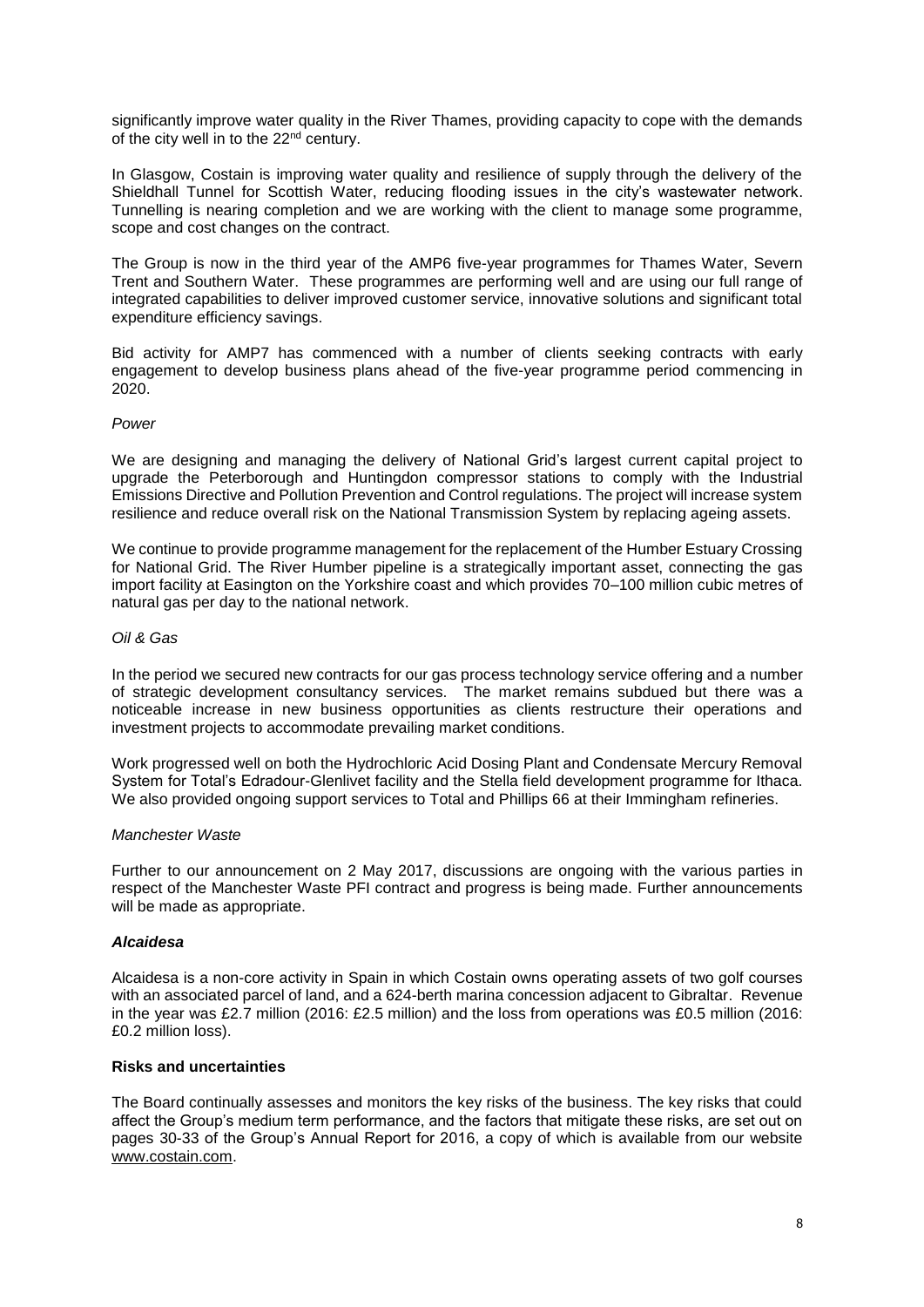# **Summary and outlook**

We delivered another strong performance in the first half of the year with 34% growth in underlying operating profit and a 10% interim dividend increase.

We are transforming rapidly to differentiate Costain as the UK's leading smart infrastructure solutions company. We are delivering technology-based solutions demanded by our clients who are spending billions of pounds, underpinned by legislation and regulation, to meet ever more complex challenges to enhance the nation's infrastructure.

Costain is on course to deliver results for the year in line with the Board's expectations.

**Andrew Wyllie CBE Chief Executive 22 August 2017**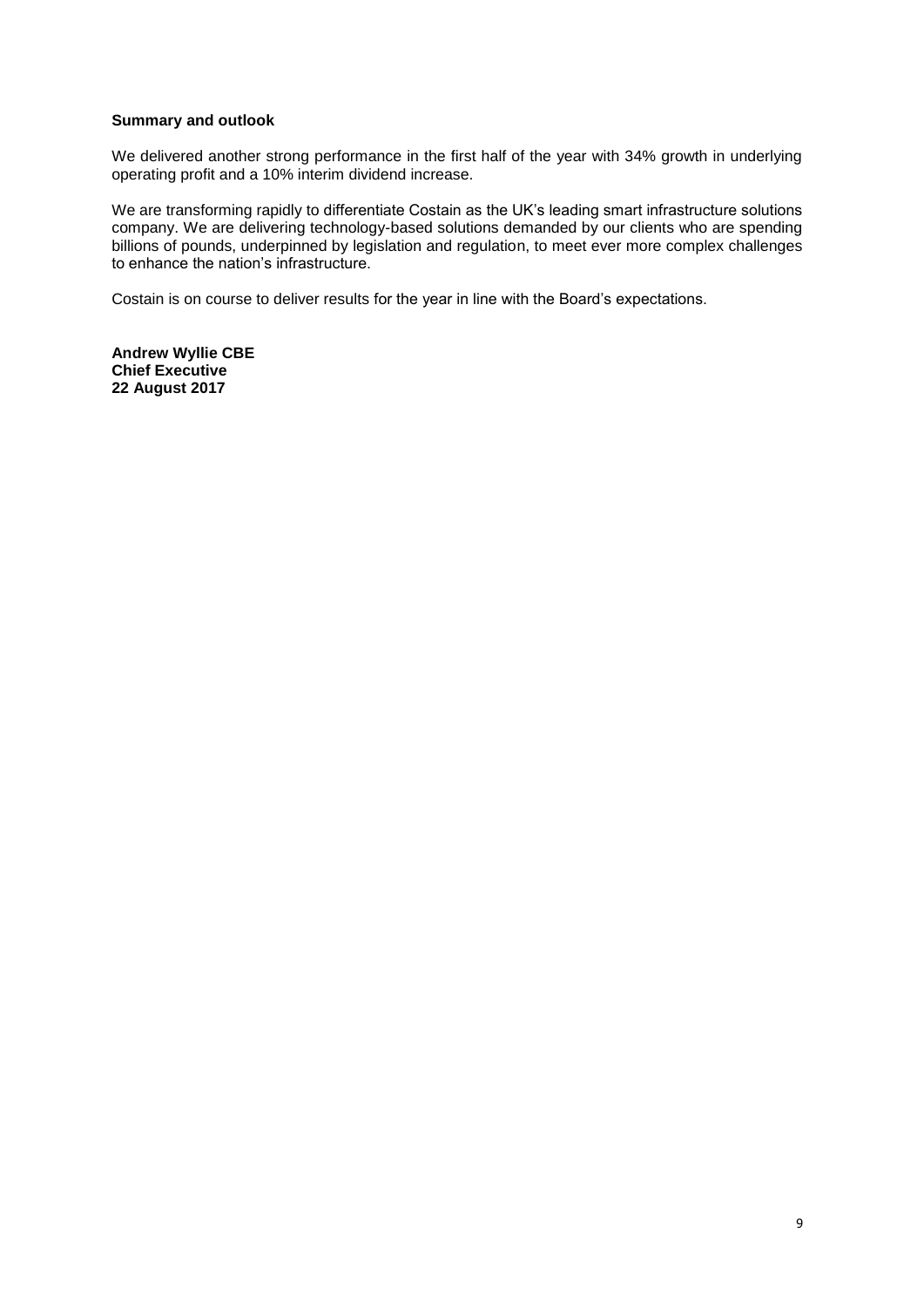# **Condensed consolidated income statement**

| Half-year ended<br>30 June,<br>year ended 31<br>December                                                                |                |                          | 2017<br>Half-<br>year    |                    |                  | 2016<br>Half-<br>year    |              |                  | 2016<br>Year         |                |
|-------------------------------------------------------------------------------------------------------------------------|----------------|--------------------------|--------------------------|--------------------|------------------|--------------------------|--------------|------------------|----------------------|----------------|
|                                                                                                                         | Notes          | <b>Underlying</b><br>£m  | Other<br>items<br>£m     | <b>Total</b><br>£m | Underlying<br>£m | Other<br>items<br>£m     | Total<br>£m  | Underlying<br>£m | Other<br>items<br>£m | Total<br>£m    |
| Revenue including<br>share of joint<br>ventures and<br>associates<br>Less: Share of<br>revenue of joint<br>ventures and | 3              | 874.5                    |                          | 874.5              | 791.4            |                          | 791.4        | 1,658.0          |                      | 1,658.0        |
| associates                                                                                                              |                | (26.7)                   | $\overline{\phantom{a}}$ | (26.7)             | (31.3)           | $\blacksquare$           | (31.3)       | (84.3)           |                      | (84.3)         |
| Group revenue                                                                                                           |                | 847.8                    | $\blacksquare$           | 847.8              | 760.1            | $\blacksquare$           | 760.1        | 1,573.7          |                      | 1,573.7        |
| Cost of sales                                                                                                           |                | (806.8)                  | $\blacksquare$           | (806.8)            | (727.3)          | $\blacksquare$           | (727.3)      | (1, 497.7)       | $\blacksquare$       | (1.497.7)      |
| <b>Gross profit</b>                                                                                                     |                | 41.0                     | $\blacksquare$           | 41.0               | 32.8             | $\blacksquare$           | 32.8         | 76.0             |                      | 76.0           |
| Administrative<br>expenses before<br>other items                                                                        |                | (19.8)                   | $\overline{\phantom{a}}$ | (19.8)             | (17.0)           | $\blacksquare$           | (17.0)       | (34.9)           | $\blacksquare$       | (34.9)         |
| Amortisation of<br>acquired<br>intangible assets<br>Employment<br>related and other<br>deferred                         |                | $\blacksquare$           | (1.6)                    | (1.6)              |                  | (2.0)                    | (2.0)        |                  | (4.6)                | (4.6)          |
| consideration                                                                                                           |                | $\overline{\phantom{a}}$ | (0.9)                    | (0.9)              |                  | (0.7)                    | (0.7)        |                  | (1.6)                | (1.6)          |
| <b>Group operating</b><br>profit                                                                                        |                | 21.2                     | (2.5)                    | 18.7               | 15.8             | (2.7)                    | 13.1         | 41.1             | (6.2)                | 34.9           |
| Share of results of<br>joint ventures and<br>associates                                                                 |                | 0.1                      | $\blacksquare$           | 0.1                | 0.1              | $\overline{\phantom{a}}$ | 0.1          | 0.2              |                      | 0.2            |
| <b>Profit from</b><br>operations                                                                                        | 3              | 21.3                     | (2.5)                    | 18.8               | 15.9             | (2.7)                    | 13.2         | 41.3             | (6.2)                | 35.1           |
| Finance income<br>Finance expense                                                                                       |                | 0.3<br>(3.3)             | (0.1)                    | 0.3<br>(3.4)       | 0.2<br>(2.0)     | (0.1)                    | 0.2<br>(2.1) | 0.6<br>(4.4)     | (0.4)                | 0.6<br>(4.8)   |
| Net finance                                                                                                             | $\overline{4}$ |                          |                          |                    |                  |                          |              |                  |                      |                |
| expense                                                                                                                 |                | (3.0)                    | (0.1)                    | (3.1)              | (1.8)            | (0.1)                    | (1.9)        | (3.8)            | (0.4)                | (4.2)          |
| Profit before tax                                                                                                       |                | 18.3                     | (2.6)                    | 15.7               | 14.1             | (2.8)                    | 11.3         | 37.5             | (6.6)                | 30.9           |
| Taxation                                                                                                                | 5              | (3.2)                    | 0.3                      | (2.9)              | (2.0)            | 0.4                      | (1.6)        | (5.1)            | 0.6                  | (4.5)          |
| Profit for the<br>period attributable<br>to equity holders<br>of the parent                                             |                | 15.1                     | (2.3)                    | 12.8               | 12.1             | (2.4)                    | 9.7          | 32.4             | (6.0)                | 26.4           |
| Earnings per<br>share<br>Basic<br><b>Diluted</b>                                                                        | 6<br>6         | 14.4p<br>14.0p           | (2.2)p<br>(2.1)p         | 12.2p<br>11.9p     | 11.9p<br>11.5p   | (2.4)p<br>(2.3)p         | 9.5p<br>9.2p | 31.5p<br>30.7p   | (5.8)p<br>(5.7)p     | 25.7p<br>25.0p |

During the period, previous period and previous year the impact of business disposals was not material and, therefore all results are classified as arising from continuing operations.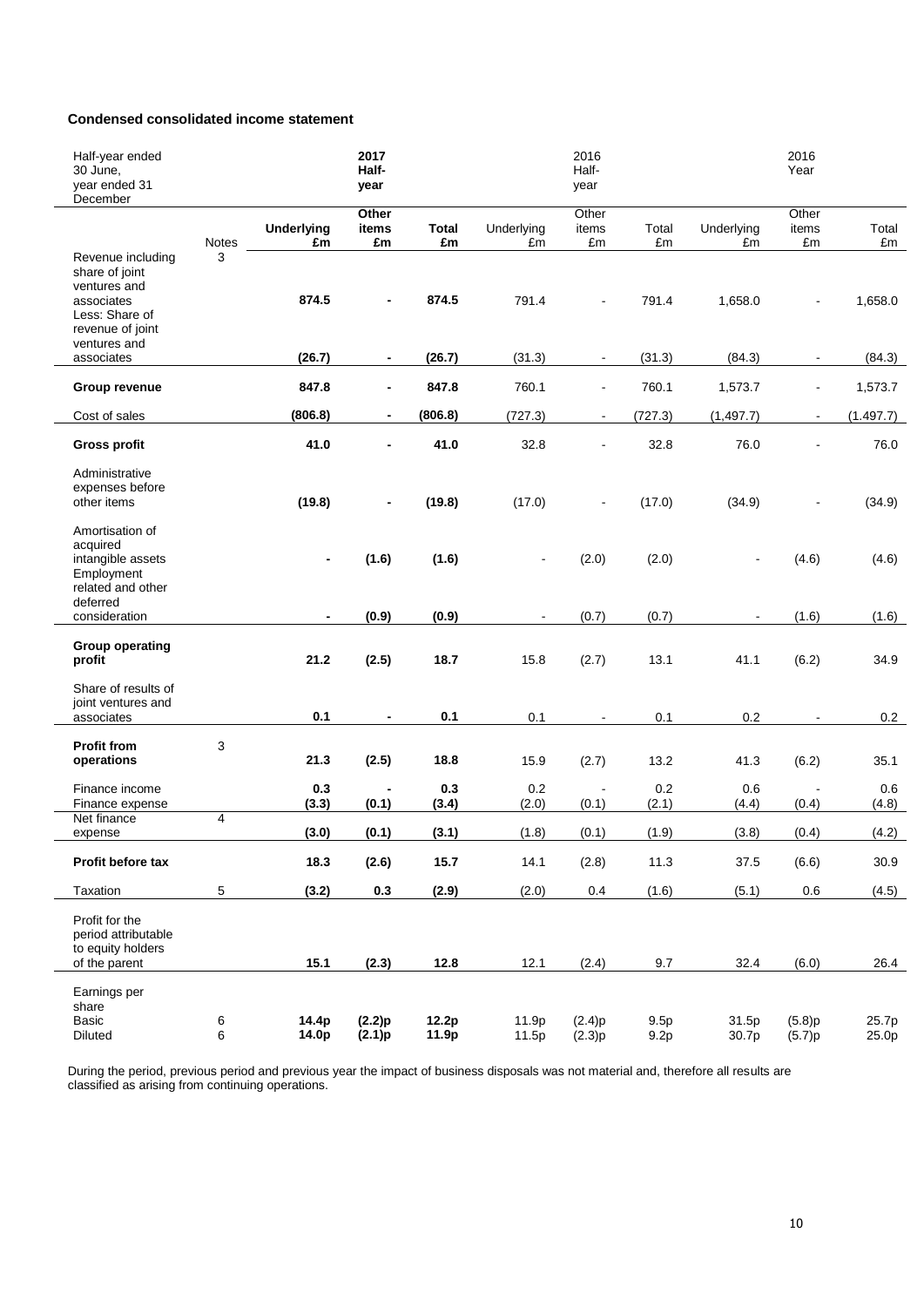# **Condensed consolidated statement of comprehensive income and expense**

| Half-year ended 30 June,<br>year ended 31 December             | 2017<br>Half-year | 2016<br>Half-year | 2016<br>Year  |
|----------------------------------------------------------------|-------------------|-------------------|---------------|
|                                                                | £m                | £m                | £m            |
| Profit for the period                                          | 12.8              | 9.7               | 26.4          |
|                                                                |                   |                   |               |
| Items that may be reclassified subsequently to profit or loss: |                   |                   |               |
| Exchange differences on translation of foreign operations      | 0.7               | 2.5               | 4.2           |
| Net investment hedge                                           | (0.5)             | (2.2)             | (3.7)         |
| Group cash flow hedges:                                        |                   |                   |               |
| Effective portion of changes in fair value during period       | 0.5               | 1.8               | 1.9           |
| Net changes in fair value transferred to the income statement  | (0.8)             | 0.1               |               |
|                                                                |                   |                   |               |
| Total items that may be reclassified subsequently to profit or |                   |                   |               |
| loss                                                           | (0.1)             | $2.2\phantom{0}$  | $2.4^{\circ}$ |
|                                                                |                   |                   |               |
| Items that will not be reclassified to profit or loss          |                   |                   |               |
| Remeasurement of defined benefit obligations                   | 23.7              | (27.8)            | (49.8)        |
| Tax recognised on remeasurement of defined benefit obligations | (4.6)             | 3.5               | 7.6           |
|                                                                |                   |                   |               |
| Total items that will not be reclassified to profit or loss    | 19.1              | (24.3)            | (42.2)        |
|                                                                |                   |                   |               |
| Other comprehensive income/(expense) for the period            | 19.0              | (22.1)            | (39.8)        |
|                                                                |                   |                   |               |
| Total comprehensive income and expense for the period          |                   |                   |               |
| attributable to equity holders of the parent                   | 31.8              | (12.4)            | (13.4)        |
|                                                                |                   |                   |               |

# **Condensed consolidated statement of changes in equity**

|                                         | Share<br>capital<br>£m | Share<br>premium<br>£m | Translation<br>reserve<br>£m | Hedging<br>reserve<br>£m | Retained<br>earnings<br>£m | Total<br>equity<br>£m |
|-----------------------------------------|------------------------|------------------------|------------------------------|--------------------------|----------------------------|-----------------------|
| At 1 January 2016                       | 51.1                   | 6.2                    | 1.8                          |                          | 61.5                       | 120.6                 |
| Profit for the period                   |                        |                        |                              |                          | 9.7                        | 9.7                   |
| Other comprehensive income/(expense)    |                        |                        | 0.3                          | 1.9                      | (24.3)                     | (22.1)                |
| Issue of ordinary shares under employee |                        |                        |                              |                          |                            |                       |
| share option plans                      | 0.3                    |                        |                              |                          | (0.3)                      |                       |
| Shares purchased to satisfy employee    |                        |                        |                              |                          |                            |                       |
| share schemes                           |                        |                        |                              |                          | (1.4)                      | (1.4)                 |
| Equity-settled share-based payments     |                        |                        |                              |                          | 1.2                        | 1.2                   |
| Dividend paid (note 7)                  |                        | 0.3                    |                              |                          | (7.4)                      | (7.1)                 |
| At 30 June 2016                         | 51.4                   | 6.5                    | 2.1                          | 1.9                      | 39.0                       | 100.9                 |
| Profit for the period                   |                        |                        |                              |                          | 16.7                       | 16.7                  |
| Other comprehensive income/(expense)    |                        |                        | 0.2                          |                          | (17.9)                     | (17.7)                |
| Issue of ordinary shares under employee |                        |                        |                              |                          |                            |                       |
| share option plans                      | 0.6                    | 1.9                    |                              |                          |                            | 2.5                   |
| Equity-settled share-based payments     |                        |                        |                              |                          | 1.1                        | 1.1                   |
| Dividend paid (note 7)                  | 0.1                    | 0.4                    |                              |                          | (4.4)                      | (3.9)                 |
| At 31 December 2016                     | 52.1                   | 8.8                    | 2.3                          | 1.9                      | 34.5                       | 99.6                  |
| Profit for the period                   |                        |                        |                              |                          | 12.8                       | 12.8                  |
| Other comprehensive income/(expense)    |                        |                        | 0.2                          | (0.3)                    | 19.1                       | 19.0                  |
| Issue of ordinary shares under employee |                        |                        |                              |                          |                            |                       |
| share option plans                      | 0.1                    | 0.2                    |                              |                          |                            | 0.3                   |
| Shares purchased to satisfy employee    |                        |                        |                              |                          |                            |                       |
| share schemes                           |                        |                        |                              |                          | (1.2)                      | (1.2)                 |
| Equity-settled share-based payments     |                        |                        |                              |                          | 1.2                        | 1.2                   |
| Dividend paid (note 7)                  | 0.2                    | 1.6                    |                              |                          | (8.8)                      | (7.0)                 |
| At 30 June 2017                         | 52.4                   | 10.6                   | 2.5                          | 1.6                      | 57.6                       | 124.7                 |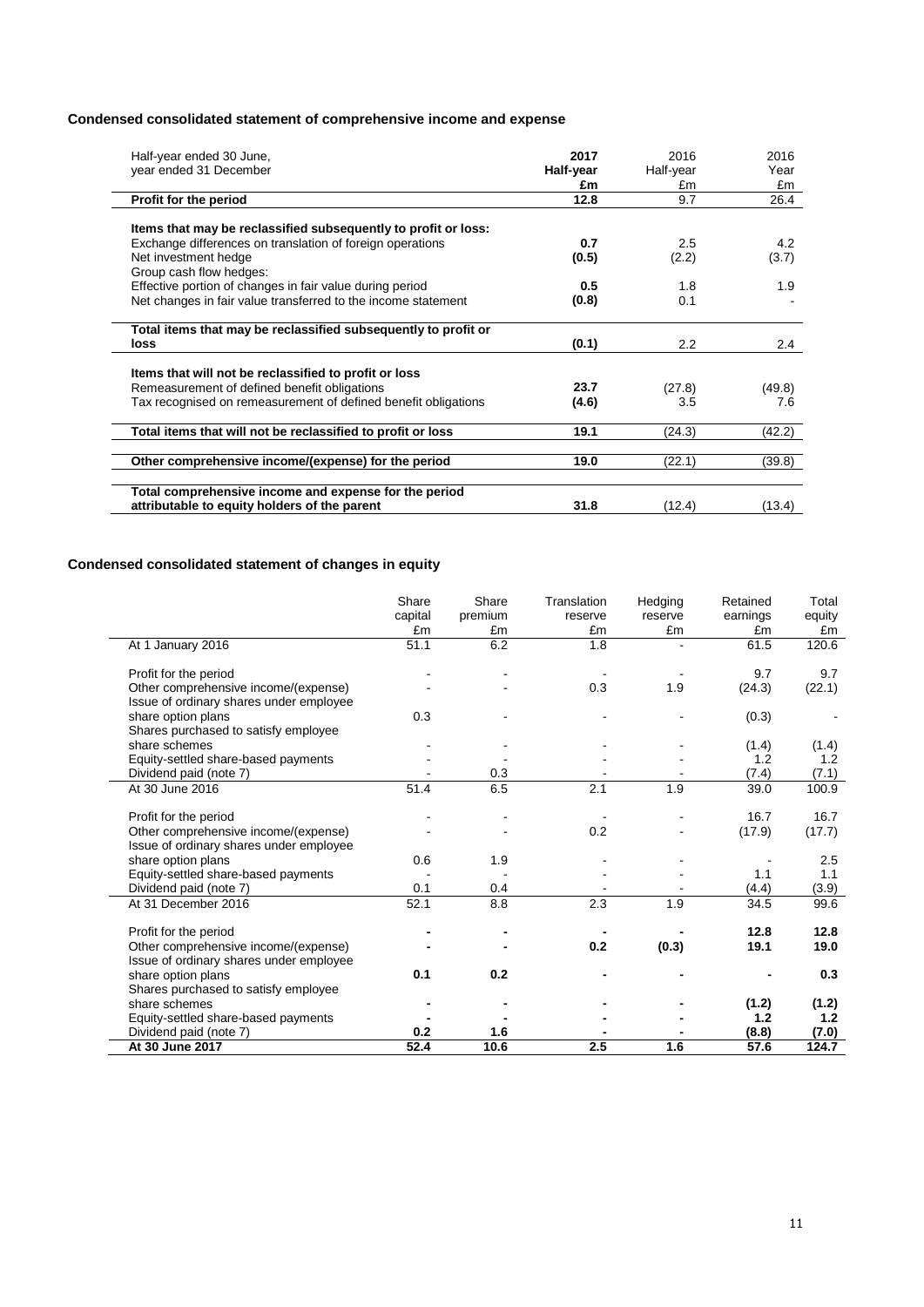# **Condensed consolidated statement of financial position**

| Half-year as at 30 June,<br>year as at 31 December        |    | 2017<br>Half-year | 2016<br>Half-year | 2016<br>Year |
|-----------------------------------------------------------|----|-------------------|-------------------|--------------|
| <b>Assets</b>                                             |    | £m                | £m                | £m           |
| <b>Non-current assets</b>                                 |    |                   |                   |              |
| Intangible assets                                         | 8  | 64.2              | 50.2              | 65.9         |
| Property, plant and equipment                             | 8  | 41.2              | 39.6              | 42.2         |
| Investments in equity accounted joint ventures            |    | 0.3               | 0.4               | 0.3          |
| Investments in equity accounted associates                |    | 0.6               | 0.4               | 0.6          |
| Loans to equity accounted associates                      |    | 1.7               | 1.7               | 1.7          |
| Other                                                     |    | 4.1               | 10.3              | 7.7          |
| Deferred tax                                              |    | 9.2               | 12.9              | 14.9         |
| <b>Total non-current assets</b>                           |    | 121.3             | 115.5             | 133.3        |
| <b>Current assets</b>                                     |    |                   |                   |              |
| Inventories                                               |    | 3.9               | 3.5               | 3.6          |
| Trade and other receivables                               |    | 343.6             | 347.0             | 299.1        |
| Cash and cash equivalents                                 |    | 167.8             | 128.8             | 210.2        |
| <b>Total current assets</b>                               |    | 515.3             | 479.3             | 512.9        |
| <b>Total assets</b>                                       |    | 636.6             | 594.8             | 646.2        |
|                                                           |    |                   |                   |              |
| <b>Equity</b>                                             |    |                   |                   |              |
| Share capital                                             | 11 | 52.4              | 51.4              | 52.1         |
| Share premium                                             |    | 10.6              | 6.5               | 8.8          |
| Foreign currency translation reserve                      |    | 2.5               | 2.1               | 2.3          |
| Hedging reserve                                           |    | 1.6               | 1.9               | 1.9          |
| Retained earnings                                         |    | 57.6              | 39.0              | 34.5         |
| Total equity attributable to equity holders of the parent |    | 124.7             | 100.9             | 99.6         |
| <b>Liabilities</b>                                        |    |                   |                   |              |
| <b>Non-current liabilities</b>                            |    |                   |                   |              |
| Retirement benefit obligations                            | 9  | 43.5              | 57.4              | 73.5         |
| Other payables                                            |    | 0.7               | 2.1               | 1.0          |
| Interest bearing loans and borrowings                     |    | 30.1              | 30.0              | 30.1         |
| Provisions for other liabilities and charges              |    | 0.4               | 0.2               | 0.4          |
| <b>Total non-current liabilities</b>                      |    | 74.7              | 89.7              | 105.0        |
| <b>Current liabilities</b>                                |    |                   |                   |              |
| Trade and other payables                                  |    | 382.0             | 369.9             | 397.2        |
| Taxation                                                  |    | 3.9               | 2.7               | 3.4          |
| Interest bearing loans and borrowings                     |    | 50.2              | 29.6              | 39.9         |
| Provisions for other liabilities and charges              |    | 1.1               | 2.0               | 1.1          |
| <b>Total current liabilities</b>                          |    | 437.2             | 404.2             | 441.6        |
| <b>Total liabilities</b>                                  |    | 511.9             | 493.9             | 546.6        |
| <b>Total equity and liabilities</b>                       |    | 636.6             | 594.8             | 646.2        |

# **Condensed consolidated cash flow statement**

| Half-year ended 30 June,<br>year ended 31 December                       | 2017<br>Half-year<br>£m | 2016<br>Half-year<br>£m | 2016<br>Year<br>£m |
|--------------------------------------------------------------------------|-------------------------|-------------------------|--------------------|
| Cash flows from operating activities                                     |                         |                         |                    |
| Profit for the period                                                    | 12.8                    | 9.7                     | 26.4               |
| Adjustments for:                                                         |                         |                         |                    |
| Share of results of joint ventures and associates                        | (0.1)                   | (0.1)                   | (0.2)              |
| Finance income                                                           | (0.3)                   | (0.2)                   | (0.6)              |
| Finance expense                                                          | 3.4                     | 2.1                     | 4.8                |
| <b>Taxation</b>                                                          | 2.9                     | 1.6                     | 4.5                |
| Depreciation of property, plant and equipment                            | 2.2                     | 2.0                     | 6.4                |
| Amortisation of intangible assets                                        | 1.9                     | 2.2                     | 5.2                |
| Employment related and other deferred consideration                      | 0.9                     | 0.7                     | 1.6                |
| Shares purchased to satisfy employee share schemes                       | (1.2)                   | (1.4)                   | (1.4)              |
| Share-based payments expense                                             | 1.2                     | 1.2                     | 2.9                |
| Cash from operations before changes in working<br>capital and provisions | 23.7                    | 17.8                    | 49.6               |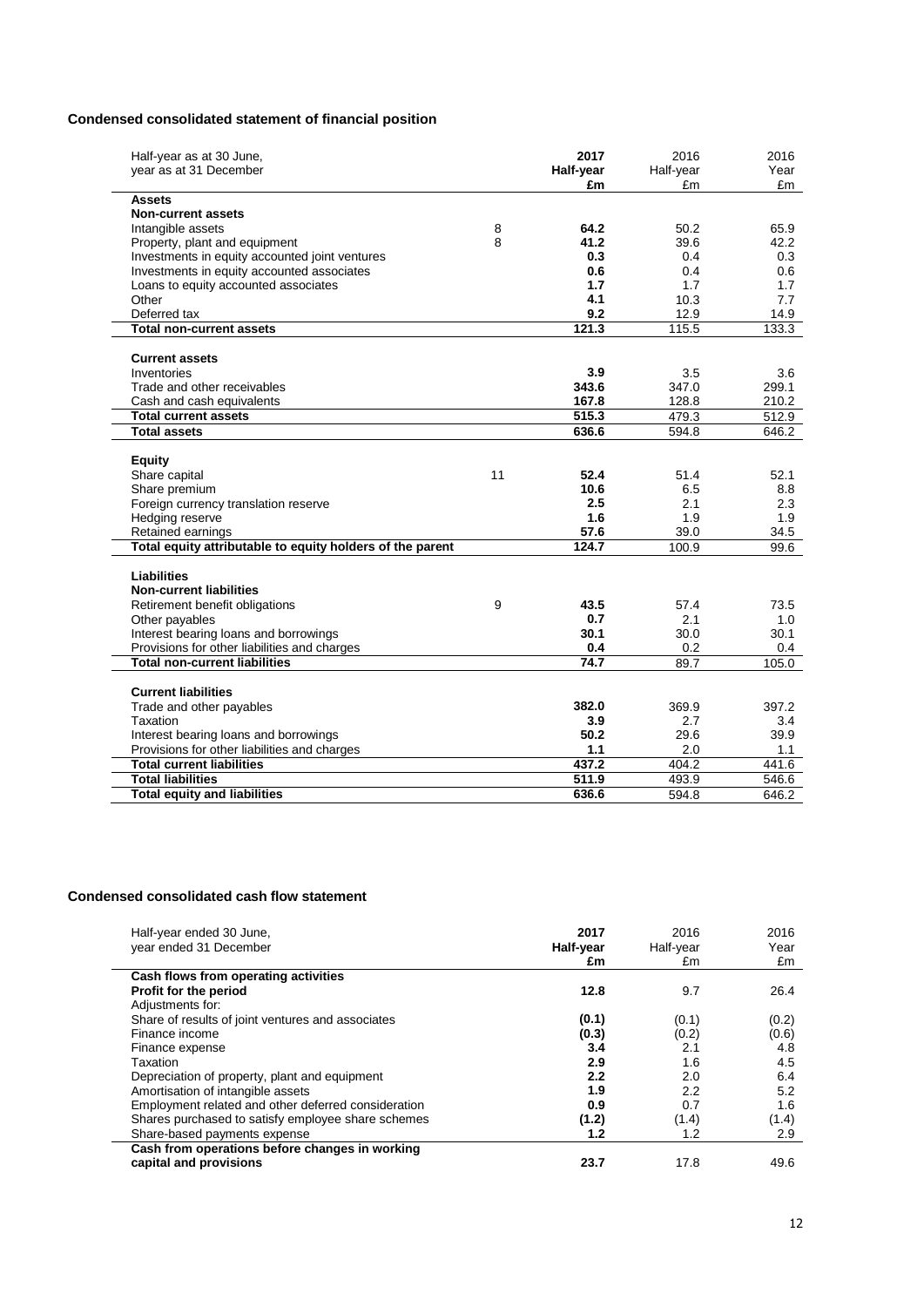| Increase in inventories                                    | (0.3)  | (0.6)  | (0.7)  |
|------------------------------------------------------------|--------|--------|--------|
| Increase in receivables                                    | (41.0) | (77.4) | (24.0) |
| (Decrease)/increase in payables                            | (17.0) | 39.8   | 61.1   |
| Movement in provisions and employee benefits               | (6.8)  | (7.6)  | (14.7) |
| Cash (used by)/from operations                             | (41.4) | (28.0) | 71.3   |
| Interest received                                          | 0.4    | 0.3    | 0.4    |
| Interest paid                                              | (1.2)  | (1.0)  | (2.4)  |
| <b>Taxation paid</b>                                       | (1.8)  | (0.8)  | (2.2)  |
| Net cash (used by)/from operating activities               | (44.0) | (29.5) | 67.1   |
|                                                            |        |        |        |
| Cash flows from investing activities                       |        |        |        |
| Dividends received from joint ventures and associates      | 0.1    | 0.2    | 0.2    |
| Additions to property, plant and equipment                 | (0.5)  | (1.0)  | (7.0)  |
| Additions to intangible assets                             | (0.1)  | (0.1)  | (0.1)  |
| Proceeds of disposals of property, plant and equipment     |        | 0.1    | 0.1    |
| Acquisition related deferred consideration                 | (0.9)  | (0.3)  | (2.0)  |
| Acquisition of subsidiaries (net of acquired cash and cash |        |        |        |
| equivalents)                                               |        |        | (16.3) |
| Net cash used by investing activities                      | (1.4)  | (1.1)  | (25.1) |
| Cash flows from financing activities                       |        |        |        |
| Issue of ordinary share capital                            | 0.3    |        | 2.5    |
| Ordinary dividends paid                                    | (7.0)  | (7.1)  | (11.0) |
| Drawdown of loans                                          | 10.0   | 50.0   | 90.1   |
| Repayment of loans                                         |        | (30.0) | (60.0) |
| Net cash from financing activities                         | 3.3    | 12.9   | 21.6   |
|                                                            |        |        |        |
| Net (decrease)/increase in cash, cash equivalents and      |        |        |        |
| overdrafts                                                 | (42.1) | (17.7) | 63.6   |
|                                                            |        |        |        |
| Cash, cash equivalents and overdrafts at beginning of the  |        |        |        |
| period                                                     | 210.2  | 146.7  | 146.7  |
| Effect of foreign exchange rate changes                    | (0.3)  | (0.2)  | (0.1)  |
| Cash, cash equivalents and overdrafts at end of the        |        |        |        |
| period                                                     | 167.8  | 128.8  | 210.2  |
|                                                            |        |        |        |

### **Notes to the interim financial statements**

### **1. General information**

Costain Group PLC (the Company) is a public limited company incorporated in the United Kingdom. The address of its registered office and principal place of business is Costain House, Vanwall Business Park, Maidenhead, Berkshire SL6 4UB.

The condensed consolidated interim financial statements are presented in pounds sterling, rounded to the nearest hundred thousand.

The comparative figures for the financial year ended 31 December 2016 are not the Company's full statutory accounts for that financial year. Those accounts have been reported on by the Company's auditors and delivered to the Registrar of Companies. The report of the auditors was (i) unqualified, (ii) did not include a reference to any matters to which the auditors drew attention by way of emphasis without qualifying their report, and (iii) did not contain a statement under section 498 (2) or (3) of the Companies Act 2006.

### **2. Statement of compliance**

This interim financial information for the half-year ended 30 June 2017 has been prepared in accordance with IAS 34 Interim Financial Reporting as adopted by the European Union and with the Disclosure and Transparency Rules of the Financial Conduct Authority.

The accounting policies, presentation and methods of computation adopted in the preparation of these condensed consolidated interim financial statements are consistent with those followed in the preparation of the Group's Annual Financial Statements for the year ended 31 December 2016, which were prepared in accordance with International Financial Reporting Standards ("IFRS") as adopted by the European Union. They do not include all the information required for full annual financial statements and should be read in conjunction with the Consolidated Financial Statements of the Group as at and for the year ended 31 December 2016. No material new standards, amendments to standards or interpretations are effective for the half-year ended 30 June 2017.

IFRS 15 'Revenue from Contracts with Customers' was issued in May 2015 and will be effective for Costain Group PLC for accounting periods beginning on or before 1 January 2018.

IFRS 15 replaces existing revenue recognition standards: IAS 11 'Construction Contracts' and IAS 18 'Revenue', and moves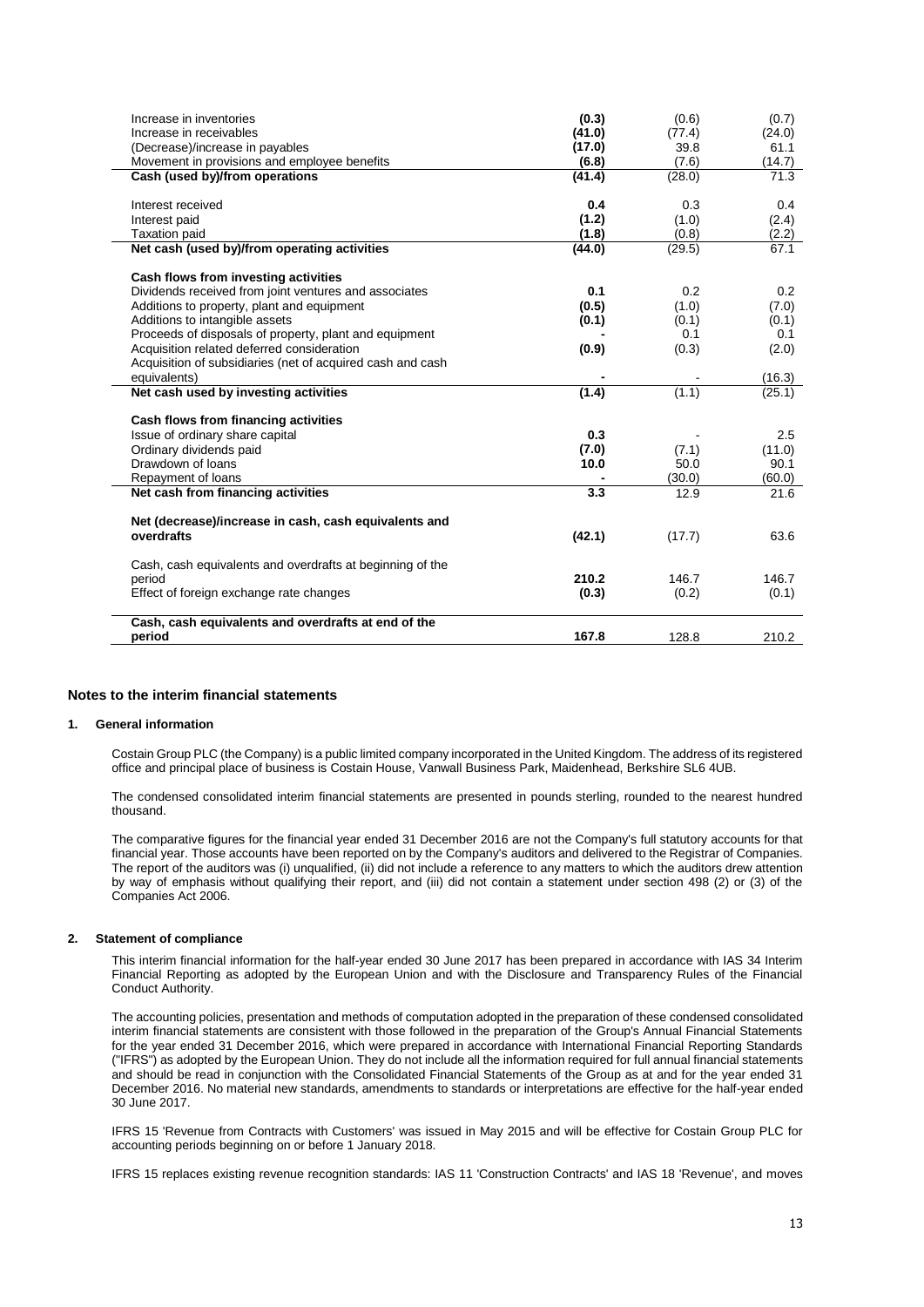away from the 'risks and rewards' concept of revenue recognition used by IAS 18 to a concept of 'transfer of control'. Its core principle is that revenue should be recognised when (or as) an entity transfers control of goods or services to a customer. The standard is intended to bring greater transparency and comparability to financial reporting.

We are reviewing in detail all significant contracts taking into consideration all types of contracts undertaken by the Group. The results of our review to date indicates that individual contracts will not generally result in the recognition of additional performance obligations, as defined in the standard, and IFRS 15 is not expected to result in any significant change to the timing of revenue or profit recognition on these contracts. The review also indicates that we expect revenue from construction and long-term service delivery contracts will continue to be recognised over time. We are continuing to review the position regarding the aggregation of works orders within framework contracts.

We will continue to progress our assessment of the impact of this standard, which will be subject to audit by the Group's external auditors. It is likely that the Group will adopt a modified retrospective transition approach to the standard.

The Group is also considering the impact on the group financial statements of adopting other standards, amendments or interpretations in issue but not yet effective, including IFRS 9, 'Financial instruments'. The Group is also considering the impact of IFRS 16, 'Leases' which is not yet endorsed by the EU.

#### **Going concern**

After making enquiries and reviewing the latest forecasts, the directors believe that the Group has adequate resources to continue in operational existence for the foreseeable future. Accordingly, they continue to adopt the going concern basis in preparing the interim financial statements.

#### **Income statement presentation - Other items**

In order to aid understanding of the underlying and overall performance of the Group, certain amounts are shown in the consolidated income statement in a separate column headed "Other items". Items are included under this heading where the Board considers them to be of a one-off and unusual nature or related to the accounting treatment of acquisitions.

The Board approved the unaudited interim financial statements on 22 August 2017.

The Group's principal risks and uncertainties are consistent with those noted in the Annual Report for the year ended 31 December 2016. The Directors consider that the significant areas of judgment made by management that have significant effect on the Group's performance and estimates with a significant risk of material adjustment in the second half of the year are unchanged from those identified on pages 101 and 102 of the Annual Report for the year ended 31 December 2016.

### **3. Business segment information**

The Group has two core business segments: Natural Resources and Infrastructure plus Alcaidesa in Spain. The core segments are strategic business units with separate management and have different core customers or offer different services. This information is provided to the Chief Executive who is the chief operating decision maker.

|                                                        | <b>Natural</b>   |                       |           | <b>Central</b> |       |
|--------------------------------------------------------|------------------|-----------------------|-----------|----------------|-------|
| Half-year ended 30 June 2017                           | <b>Resources</b> | <b>Infrastructure</b> | Alcaidesa | costs          | Total |
|                                                        | £m               | £m                    | £m        | £m             | £m    |
| <b>External revenue</b>                                | 172.8            | 672.3                 | 2.7       |                | 847.8 |
| Share of revenue of JVs and associates                 | 4.9              | 21.8                  |           | ۰              | 26.7  |
| Total segment revenue                                  | 177.7            | 694.1                 | 2.7       |                | 874.5 |
| Group operating profit/(loss)                          | 0.2              | 24.8                  | (0.5)     | (3.3)          | 21.2  |
| Share of results of JVs and associates                 | 0.1              |                       |           |                | 0.1   |
| Profit/(loss) from operations before                   |                  |                       |           |                |       |
| other items                                            | 0.3              | 24.8                  | (0.5)     | (3.3)          | 21.3  |
| Other items:                                           |                  |                       |           |                |       |
| Amortisation of acquired intangible assets             | (0.5)            | (1.1)                 |           |                | (1.6) |
| Employment related and other deferred<br>consideration | (0.9)            |                       |           | -              | (0.9) |
|                                                        |                  |                       |           |                |       |
| Profit/(loss) from operations                          | (1.1)            | 23.7                  | (0.5)     | (3.3)          | 18.8  |
| Net finance expense                                    |                  |                       |           |                | (3.1) |
| Profit before tax                                      |                  |                       |           |                | 15.7  |
|                                                        |                  |                       |           |                |       |

|                                        | Natural   |                |           | Central |       |
|----------------------------------------|-----------|----------------|-----------|---------|-------|
| Half-year ended 30 June 2016           | Resources | Infrastructure | Alcaidesa | costs   | Total |
|                                        | £m        | £m             | £m        | £m      | £m    |
| <b>External revenue</b>                | 172.1     | 585.5          | 2.5       | -       | 760.1 |
| Share of revenue of JVs and associates | 3.6       | 27.7           |           | ۰.      | 31.3  |
| Total segment revenue                  | 175.7     | 613.2          | 2.5       | ۰       | 791.4 |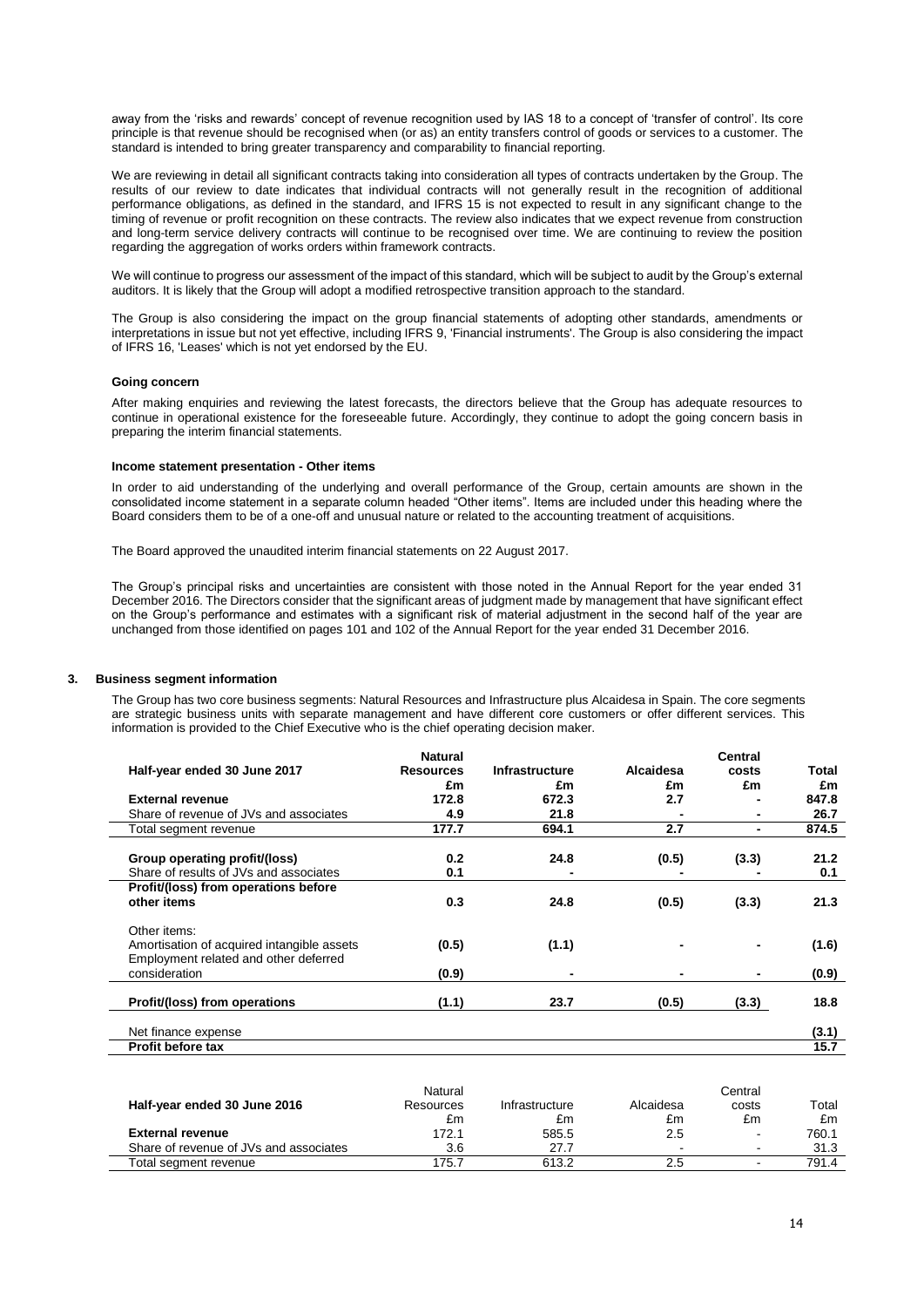| Group operating profit/(loss)              | (8.5)  | 27.4                     | (0.2) | (2.9) | 15.8  |
|--------------------------------------------|--------|--------------------------|-------|-------|-------|
| Share of results of JVs and associates     | 0.1    |                          |       |       | 0.1   |
| Profit/(loss) from operations before       |        |                          |       |       |       |
| other items                                | (8.4)  | 27.4                     | (0.2) | (2.9) | 15.9  |
| Other items:                               |        |                          |       |       |       |
| Amortisation of acquired intangible assets | (1.2)  | (0.8)                    |       |       | (2.0) |
| Employment related and other deferred      |        |                          |       |       |       |
| consideration                              | (0.7)  | $\overline{\phantom{0}}$ |       |       | (0.7) |
| Profit/(loss) from operations              | (10.3) | 26.6                     | (0.2) | (2.9) | 13.2  |
| Net finance expense                        |        |                          |       |       | (1.9) |
| <b>Profit before tax</b>                   |        |                          |       |       | 11.3  |

|                                            | Natural   |                |           | Central                  |         |
|--------------------------------------------|-----------|----------------|-----------|--------------------------|---------|
| Year ended 31 December 2016                | Resources | Infrastructure | Alcaidesa | costs                    | Total   |
|                                            | £m        | £m             | £m        | £m                       | £m      |
| <b>External revenue</b>                    | 361.9     | 1.207.2        | 4.6       |                          | 1,573.7 |
| Share of revenue of JVs and associates     | 15.4      | 68.9           |           |                          | 84.3    |
| Total segment revenue                      | 377.3     | 1,276.1        | 4.6       | $\overline{\phantom{0}}$ | 1,658.0 |
|                                            |           |                |           |                          |         |
| Group operating profit/(loss)              | (8.6)     | 56.6           | (0.7)     | (6.2)                    | 41.1    |
| Share of results of JVs and associates     | 0.2       |                |           |                          | 0.2     |
| Profit/(loss) from operations before       |           |                |           |                          |         |
| other items                                | (8.4)     | 56.6           | (0.7)     | (6.2)                    | 41.3    |
|                                            |           |                |           |                          |         |
| Other items:                               |           |                |           |                          |         |
| Amortisation of acquired intangible assets | (2.8)     | (1.8)          |           |                          | (4.6)   |
| Employment related and other deferred      |           |                |           |                          |         |
| consideration                              | (1.4)     | (0.2)          |           |                          | (1.6)   |
|                                            |           |                |           |                          |         |
| Profit/(loss) from operations              | (12.6)    | 54.6           | (0.7)     | (6.2)                    | 35.1    |
| Net finance expense                        |           |                |           |                          | (4.2)   |
|                                            |           |                |           |                          |         |
| <b>Profit before tax</b>                   |           |                |           |                          | 30.9    |

### **4. Net finance expense**

Finance expense includes the interest cost on the net liabilities of the pension scheme of £0.9 million (2016 half-year £0.6 million, 2016 year £1.1 million).

### **5. Taxation**

 $\mathcal{L}$  $\overline{\phantom{a}}$ 

| Half-year ended 30 June,<br>year ended 31 December            | 2017<br>Half-year<br>£m | 2016<br>Half-year<br>£m | 2016<br>Year<br>£m |
|---------------------------------------------------------------|-------------------------|-------------------------|--------------------|
| UK corporation tax                                            | (2.3)                   | (0.7)                   | (2.8)              |
| Deferred tax                                                  | (0.6)                   | (0.9)                   | (1.7)              |
| Tax expense in the condensed consolidated income<br>statement | (2.9)                   | (1.6)                   | (4.5)              |
| Effective tax rate                                            | 18.3%                   | 14.2%                   | 14.6%              |

The tax charge is based on the estimated effective tax rate for the full year.

### **6. Earnings per share**

The calculation of earnings per share is based on profit for the period of £12.8 million (2016 half-year £9.7 million, 2016 year £26.4 million) and the number of shares set out below:

|                                                                | 2017<br>Half-year | 2016<br>Half-vear | 2016<br>Year |
|----------------------------------------------------------------|-------------------|-------------------|--------------|
|                                                                | m                 | m                 | m            |
| Weighted average number of shares in issue                     |                   |                   |              |
| for basic earnings per share calculation                       | 104.4             | 102.3             | 102.8        |
| Dilutive potential ordinary shares arising from employee share |                   |                   |              |
| schemes                                                        | 3.1               | 3.2               | 2.6          |
| Weighted average number of ordinary shares in issue for fully  |                   |                   |              |
| diluted earnings per share calculation                         | 107.5             | 105.5             | 105.4        |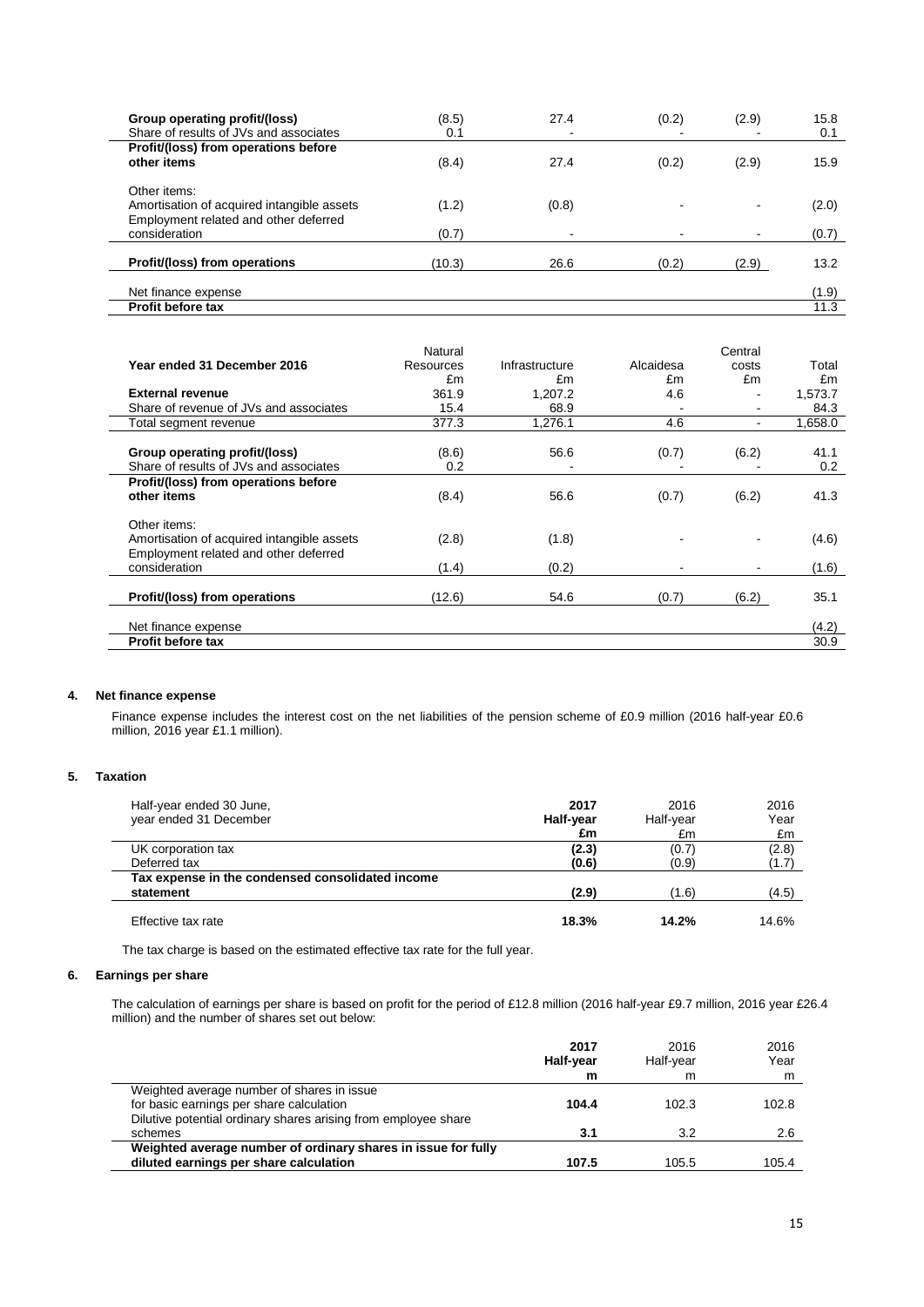### **7. Dividends**

|                                                 | Dividend<br>per share<br>pence | Half-year<br>ended 30<br><b>June 2017</b> | Half-year<br>ended 30<br>June 2016 | Year ended<br>31<br>December<br>2016 |
|-------------------------------------------------|--------------------------------|-------------------------------------------|------------------------------------|--------------------------------------|
|                                                 |                                | £m                                        | £m                                 | £m                                   |
| Final dividend for the year ended 31 December   | 7.25                           |                                           |                                    |                                      |
| 2015                                            |                                | -                                         | 7.4                                | 7.4                                  |
| Interim dividend for the year ended 31 December | 4.30                           |                                           |                                    |                                      |
| 2016                                            |                                | -                                         |                                    | 4.4                                  |
| Final dividend for the year ended 31 December   | 8.40                           |                                           |                                    |                                      |
| 2016                                            |                                | 8.8                                       |                                    |                                      |
| Amount recognised as distributions to equity    |                                |                                           |                                    |                                      |
| holders in the period                           |                                | 8.8                                       | 7.4                                | 11.8                                 |
|                                                 |                                |                                           |                                    |                                      |
| Dividends settled in shares                     |                                | (1.8)                                     | (0.3)                              | (0.8)                                |
| Dividends settled in cash                       |                                | 7.0                                       | 7.1                                | 11.0                                 |

The proposed interim dividend of 4.75 pence (2016: 4.3 pence) has not been included as a liability in these interim financial statements because it had not been approved at the period end date. The dividend totalling £5.0 million will be paid on 20 October 2017 to shareholders on the register at the close of business on 15 September 2017. A scrip dividend alternative will be offered.

### **8. Non-current assets**

As stated in the annual report for the year ended 31 December 2016, impairment reviews were carried out on the value of goodwill of £54.1 million (2016 half-year £40.8 million, 2016 year £54.1 million). Consideration has been given as to whether any events have occurred since the year ended 30 December 2016 which would give rise to an impairment and none have been identified.

During the interim period, the Group spent £0.5 million on plant and equipment and £0.1 million on software and development (2016 half-year £1.0 million on plant and equipment and £0.1 million on software and development, 2016 year £6.8 million on plant and equipment, £0.2 million on land and buildings and £0.1 million on software and development).

#### **9. Retirement benefit obligations**

|                                                           | 2017      | 2016      | 2016    |
|-----------------------------------------------------------|-----------|-----------|---------|
|                                                           | Half-year | Half-year | Year    |
|                                                           | £m        | £m        | £m      |
| Present value of defined benefit obligations              | (805.9)   | (762.3)   | (827.5) |
| Fair value of scheme assets                               | 762.4     | 704.9     | 754.0   |
| Recognised liability for defined benefit obligations      | (43.5)    | (57.4)    | (73.5)  |
|                                                           |           |           |         |
|                                                           |           |           |         |
| Movement in present value of defined benefit obligations: | 2017      | 2016      | 2016    |
|                                                           | Half-year | Half-year | Year    |
|                                                           | £m        | £m        | £m      |
| Opening balance                                           | 827.5     | 687.4     | 687.4   |
| Interest cost                                             | 10.9      | 12.8      | 25.5    |
| Remeasurements - demographic assumptions                  | 15.0      |           |         |
| Remeasurements - financial assumptions                    | 4.1       | 77.3      | 153.0   |
| Remeasurements - experience assumptions                   | (34.2)    |           | (6.8)   |
| Benefits paid                                             | (17.4)    | (15.2)    | (31.6)  |
| Closing balance                                           | 805.9     | 762.3     | 827.5   |
|                                                           |           |           |         |
|                                                           |           |           |         |
| Movement in fair value of scheme assets:                  | 2017      | 2016      | 2016    |
|                                                           | Half-year | Half-year | Year    |
|                                                           | £m        | £m        | £m      |
| Opening balance                                           | 754.0     | 650.7     | 650.7   |
| Interest income                                           | 10.0      | 12.2      | 24.4    |
| Remeasurements - return on assets                         | 8.6       | 49.6      | 96.4    |
| Contributions by employer                                 | 7.2       | 7.6       | 14.3    |
| Administrative expenses                                   |           |           | (0.2)   |
| Benefits paid                                             | (17.4)    | (15.2)    | (31.6)  |
| Closing balance                                           | 762.4     | 704.9     | 754.0   |

The following actuarial assumptions have been used in the IAS 19 valuations of the Group's defined benefit pension scheme, which was closed to new members in May 2005 and to future accrual in September 2009 (expressed as weighted averages):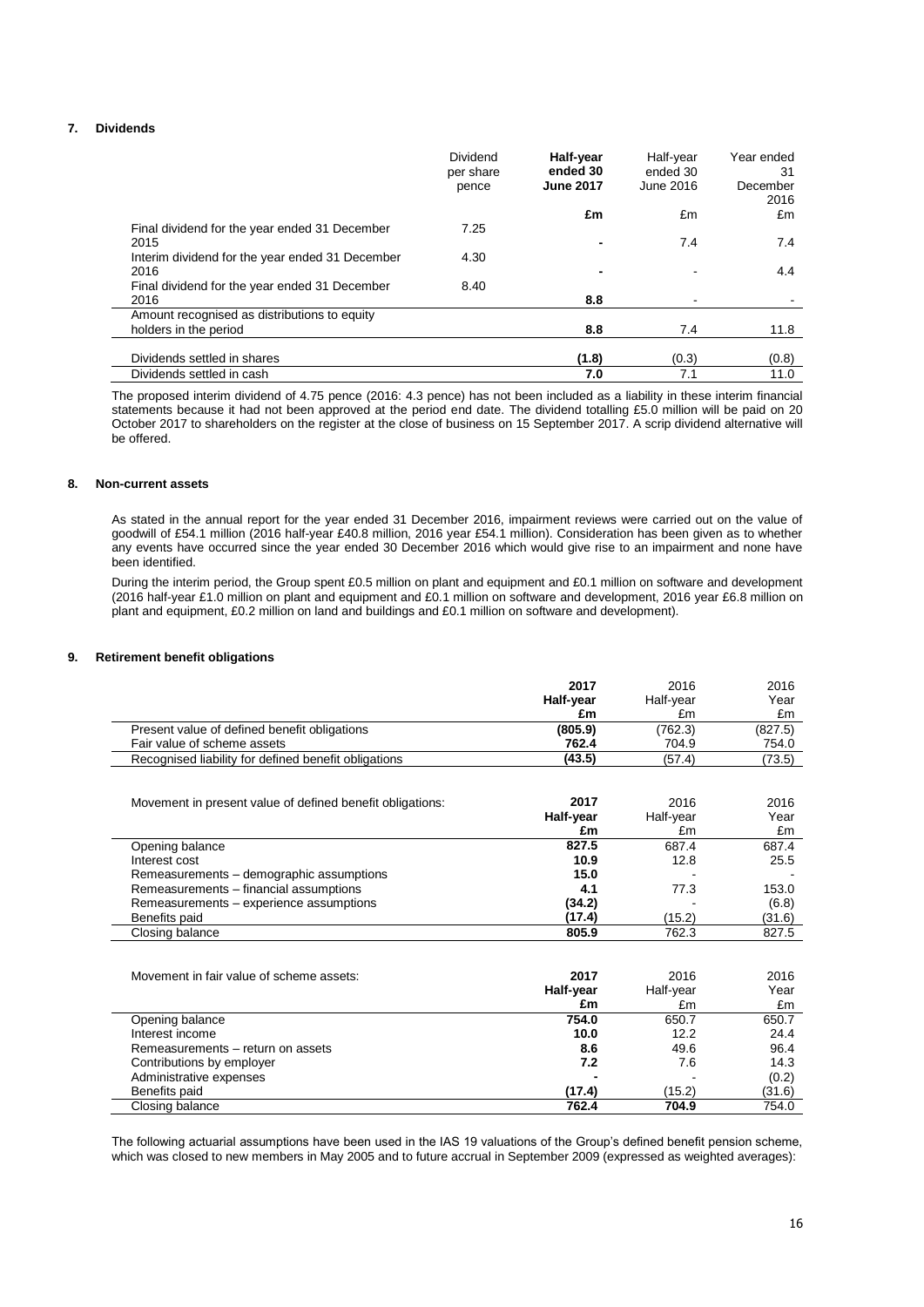|                          | 2017      | 2016      | 2016 |
|--------------------------|-----------|-----------|------|
|                          | Half-year | Half-vear | Year |
|                          | %         | %         | %    |
| Discount rate            | 2.60      | 2.90      | 2.70 |
| Future pension increases | 3.05      | 2.70      | 3.10 |
| Inflation assumption     | 3.10      | 2.70      | 3.20 |

The discount rate, inflation and pension increase and mortality assumptions have a significant effect on the amounts reported. Changes in these assumptions would have the following effects on the Group's defined benefit scheme:

|                                                                                     | Pension<br>liability |
|-------------------------------------------------------------------------------------|----------------------|
|                                                                                     | £m                   |
| Increase discount rate by 0.25%, decreases pension liability by                     | 33.7                 |
| Decrease inflation (and pension increases) by 0.25%, decreases pension liability by | 29.1                 |
| Increase life expectancy by one year, increases pension liability by                | 30.2                 |

#### **10. Financial instruments**

The Group's centralised function manages financial risk, principally arising from liquidity and funding risks and movements in foreign currency rates, in accordance with policies agreed by the Directors. At 30 June 2017, the Group had foreign currency contracts designated as cash flow hedges of future transactions over a period of up to 3 years as summarised below. The carrying value represents the fair value of the contract; the cash flows represent the pounds sterling commitments. There were no ineffective hedges at the reporting date.

| Foreign exchange contracts | 2017<br>Half-year |        | 2016<br>Half-year |        | 2016<br>Year |        |
|----------------------------|-------------------|--------|-------------------|--------|--------------|--------|
|                            |                   |        |                   |        |              |        |
|                            | Carrying          | Cash   | Carrying          | Cash   | Carrying     | Cash   |
|                            | amount            | flows  | amount            | flows  | amount       | flows  |
|                            | £m                | £m     | £m                | £m     | £m           | £m     |
| Purchases                  | 2.1               | (26.3) | $\sim$            | -      | 2.8          | (29.6) |
| Sales                      | (0.2)             | 6.3    | 2.7               | (21.2) | (0.1)        | 11.8   |
|                            | 1.9               | (20.0) | 2.7               | (21.2) | 2.7          | (17.8) |

The Group's investment in Alcaidesa Holding SA is hedged by euro currency contracts which mitigate the foreign currency risk arising from the subsidiary's net assets. The value of the forward sale contracts at 30 June 2017 was €30.0 million (2016 halfyear €32.0 million, 2016 year €30.5 million). No ineffectiveness was recognised from the net investment hedge.

### **11. Share capital**

Issued capital as at 30 June 2017 amounted to £52.4 million (2016 half-year £51.4 million, 2016 year-end £52.1 million) and comprised 104,787,233 ordinary shares of 50 pence each.

The Company announced on 19 May 2017 that shareholders had, pursuant to the Scrip Dividend Scheme, elected to receive 382,406 ordinary shares of 50 pence each in the Company in lieu of cash in respect of all or part of their final dividend for the year ended 31 December 2016.

The Company operates a Long-Term Incentive Plan and a Share Deferral Plan, together with a legacy Deferred Share Bonus Plan, under which directors and senior employees can receive awards of shares subject to defined performance targets being achieved by the Group. No ordinary shares were issued under these plans during the period. Full details of these plans are disclosed in the annual financial statements.

During the period, the Company issued 170,636 ordinary shares of 50 pence each following the exercise of share options granted to employees under the Company's Savings Related Share Option Scheme (relating to the 2011 five-year grant) and the Company's Sharesave Plan (relating the 2013 three-year grant).

#### **12. Related party transactions**

Details of transactions between the Group and The Costain Pension Scheme are included in Note 9. There have been no other changes in the nature of related party transactions since the last annual financial statements as at and for the year ended 31 December 2016.

### **13. Contingent liabilities**

Group banking facilities and surety bond facilities are supported by cross guarantees given by the Company and participating companies in the Group. At 30 June 2017, amounts drawn under the bonding facilities amounted to £87.6 million (2016 halfyear £161.5 million, 2016 year £78.7 million).

There are contingent liabilities in respect of performance bonds and other undertakings, including joint arrangements and legal claims arising, all in the ordinary course of business. None are anticipated to result in material liabilities except as already provided.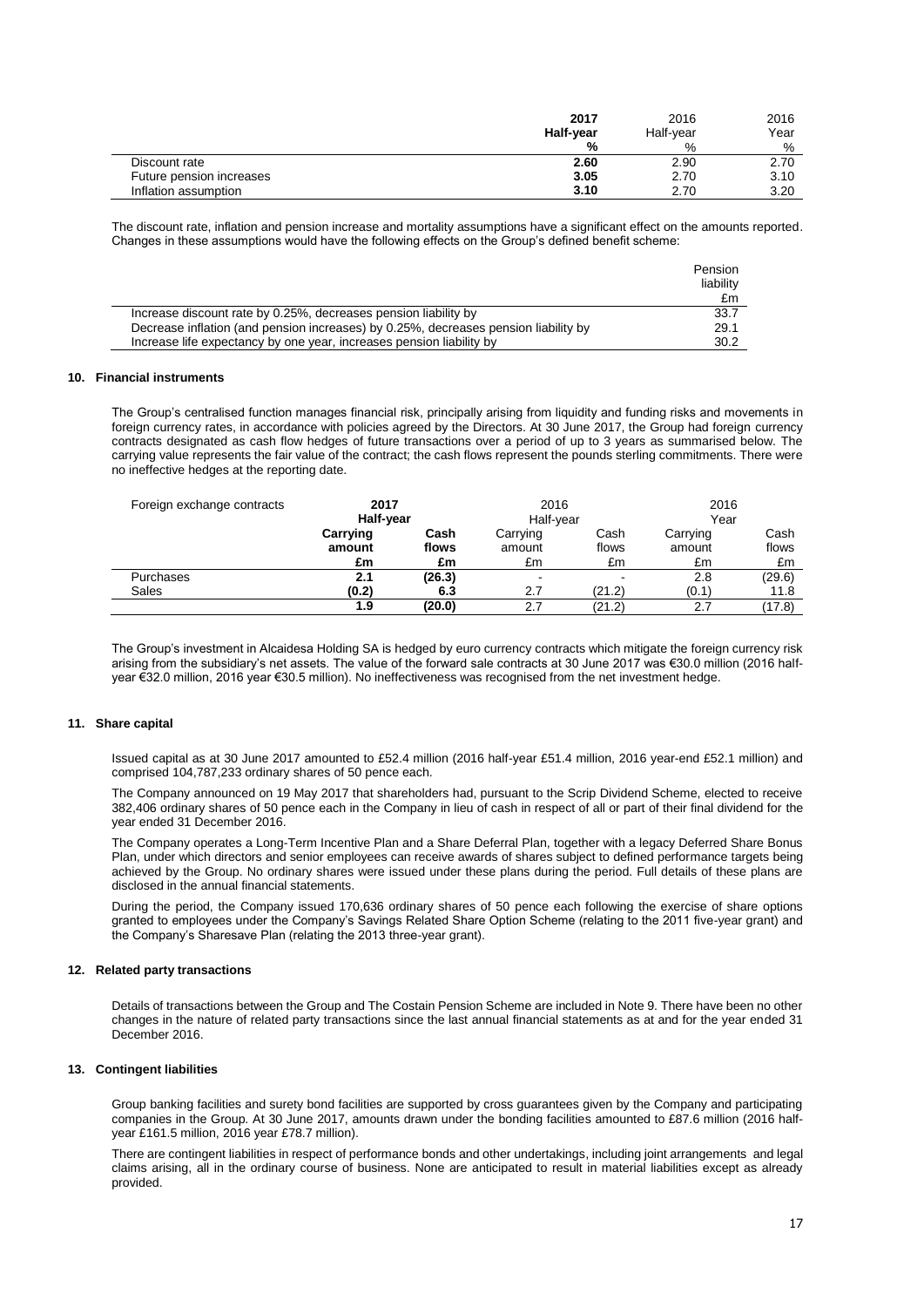### **14. Cautionary forward-looking statements**

These results contain forward-looking statements based on current expectations and assumptions. Various known and unknown risks, uncertainties and other factors may cause actual results to differ from any future results or developments expressed or implied from the forward-looking statements. Each forward-looking statement speaks only as of the date of this document. The Group accepts no obligation to publicly revise or update these forward-looking statements or adjust them to future events or developments, whether as a result of new information, future events or otherwise, except to the extent legally required.

#### **Responsibility Statement of the Directors in respect of the interim financial report**

Each of the directors of Costain Group PLC confirms, to the best of his or her knowledge, that:

- the condensed set of financial statements has been prepared in accordance with IAS 34 Interim Financial Reporting as adopted by the EU;
- the interim management report includes a fair review of the information required by:
	- DTR 4.2.7R of the Disclosure and Transparency Rules, being an indication of important events that have occurred during the first six months of the financial year and their impact on the condensed set of financial statements; and a description of the principal risks and uncertainties for the remaining six months of the year; and
	- (b) DTR 4.2.8R of the Disclosure and Transparency Rules, being related party transactions that have taken place in the first six months of the current financial year and that have materially affected the financial position or performance of the Group during that period; and any changes in the related party transactions described in the last annual report that could do so.

On behalf of the Board

**Paul Golby CBE – Chairman**

**Andrew Wyllie CBE – Chief Executive**

22 August 2017

### **Independent review report to Costain Group PLC**

#### **Report on the Interim results for the half-year**

#### **Our conclusion**

We have reviewed Costain Group PLC's interim financial statements (the "interim financial statements") in the Results for the half-year ("interim results") of Costain Group PLC for the 6 month period ended 30 June 2017. Based on our review, nothing has come to our attention that causes us to believe that the interim financial statements are not prepared, in all material respects, in accordance with International Accounting Standard 34, 'Interim Financial Reporting', as adopted by the European Union and the Disclosure Guidance and Transparency Rules sourcebook of the United Kingdom's Financial Conduct Authority.

#### **What we have reviewed**

The interim financial statements comprise:

- the condensed consolidated statement of financial position as at 30 June 2017;
- the condensed consolidated income statement and condensed consolidated statement of comprehensive income and expense for the period then ended;
- the condensed consolidated cash flow statement for the period then ended;
- the condensed consolidated statement of changes in equity for the period then ended; and
- the explanatory notes to the interim financial statements.

The interim financial statements included in the interim results have been prepared in accordance with International Accounting Standard 34, 'Interim Financial Reporting', as adopted by the European Union and the Disclosure Guidance and Transparency Rules sourcebook of the United Kingdom's Financial Conduct Authority.

As disclosed in note 1 to the interim financial statements, the financial reporting framework that has been applied in the preparation of the full annual financial statements of the Group is applicable law and International Financial Reporting Standards (IFRSs) as adopted by the European Union.

#### **Responsibilities for the interim financial statements and the review**

#### **Our responsibilities and those of the directors**

The interim results, including the interim financial statements, is the responsibility of, and has been approved by, the directors. The directors are responsible for preparing the interim results in accordance with the Disclosure Guidance and Transparency Rules sourcebook of the United Kingdom's Financial Conduct Authority.

Our responsibility is to express a conclusion on the interim financial statements in the interim results based on our review. This report, including the conclusion, has been prepared for and only for the company for the purpose of complying with the